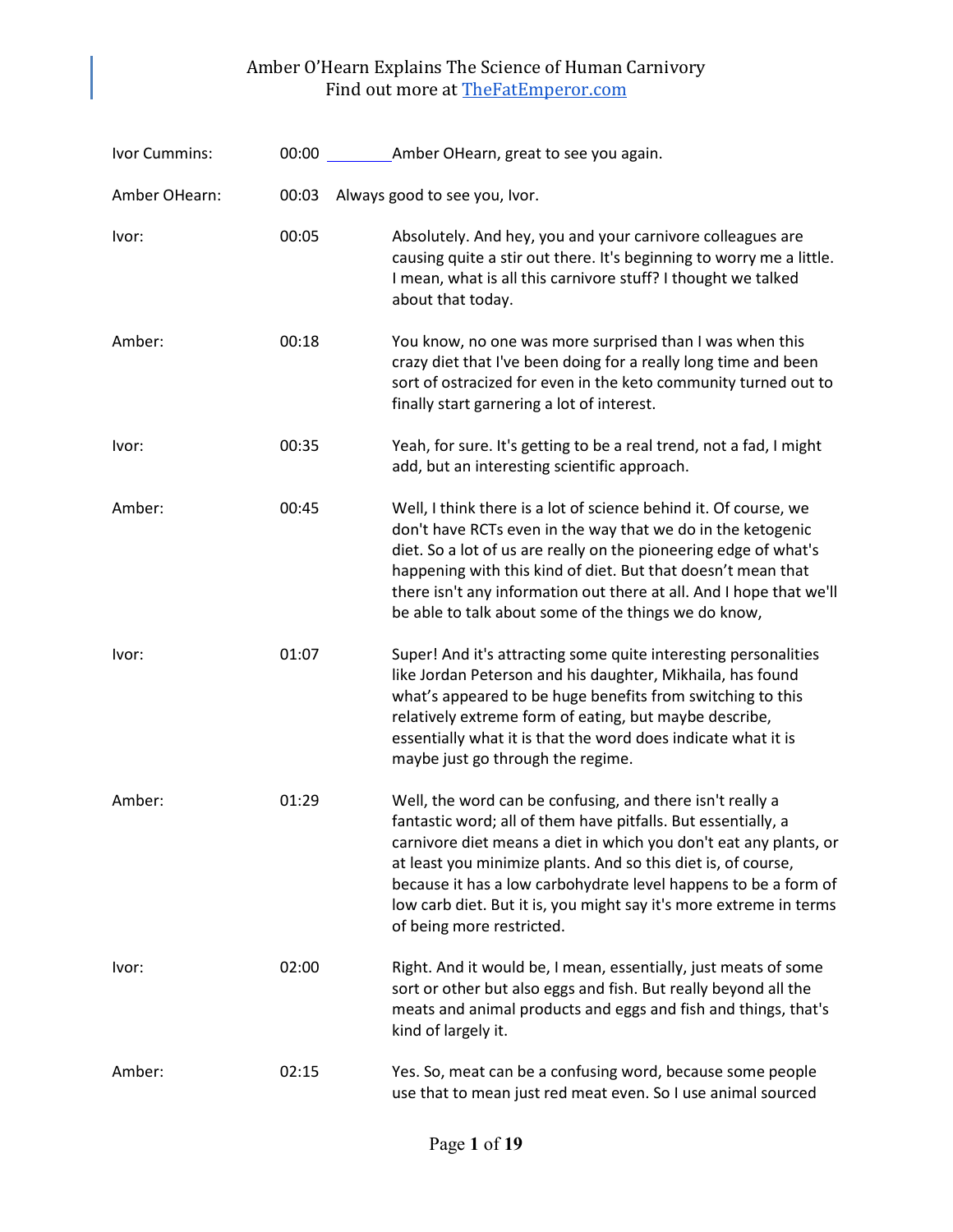|        |       | Amber O'Hearn Explains The Science of Human Carnivory<br>Find out more at The Fat Emperor.com                                                                                                                                                                                                                                                                                                                                                                                                                                                                                                      |
|--------|-------|----------------------------------------------------------------------------------------------------------------------------------------------------------------------------------------------------------------------------------------------------------------------------------------------------------------------------------------------------------------------------------------------------------------------------------------------------------------------------------------------------------------------------------------------------------------------------------------------------|
|        |       | food when I'm trying to be more specific. I personally eat eggs,<br>seafood. I even eat dairy products. What I don't eat is anything<br>that comes from a plant. My plant vice is coffee, but I don't eat<br>anything calorically that comes from a plant and I consider<br>coffee a bit of a drug really.                                                                                                                                                                                                                                                                                         |
| Ivor:  | 02:46 | Right, yeah. I've tendency to drink too much coffee myself, I'll<br>have to admit. And if you take a carnivore diet is kind of by<br>definition going to be pretty ketogenic by its nature, would that<br>be fair to say?                                                                                                                                                                                                                                                                                                                                                                          |
| Amber: | 03:01 | Yes. So, ketosis is defined by having a certain level of ketones in<br>the blood, which is a different definition from carnivore. A<br>carnivore diet is a diet that comes from it's based on exactly<br>what you eat, but a ketogenic diet is based on just whether or<br>not you show up with this biomarker. And when you're not<br>eating any plants, you could theoretically avoid ketosis if your<br>protein level and calorie level were high enough, but in practice,<br>just about everyone who's on a carnivorous diet is in ketosis.                                                    |
| Ivor:  | 03:40 | Yeah, and that was my understanding, if you're eating all animal<br>products, no plant based for most of the carbohydrates come<br>from, you'll tend to just be in that state. But carnivores are not<br>particularly chasing ketosis or measuring the ketones or really<br>going after that, they're just eating what is essentially a very<br>strong elimination diet. I mean, that's how I've come to view<br>carnivore, that it's eliminating nearly all possible things that<br>may cause an issue for one's health or sensitivities. So is that<br>fair to say it's a real elimination diet? |
| Amber: | 04:17 | A lot of people do think of it that way. And it can be. It is an<br>elimination diet extraordinaire. Most people that have food<br>sensitivities, their food sensitivities are to plants. Some people<br>have in addition, some animal food sensitivities, and that<br>complicates things. However, when you scale back all the<br>plants, many of the sensitivities, the problems that come from<br>them disappear and that's why you'll see such extraordinary<br>results, as you already mentioned with the Peterson's.                                                                         |
| Ivor:  | 04:53 | Right, and maybe that's a segway into talking a little about the<br>challenges in some plant world compounds, I should say. So I<br>know that Steven Gundry wrote a book, The Plant Paradox, and<br>it was not viewed on very favorably by vegetarian and vegan<br>people, even though he's very friendly towards that lifestyle and<br>that diet, because he went through all of the different plant<br>world kind of components that can cause issues. But maybe we                                                                                                                              |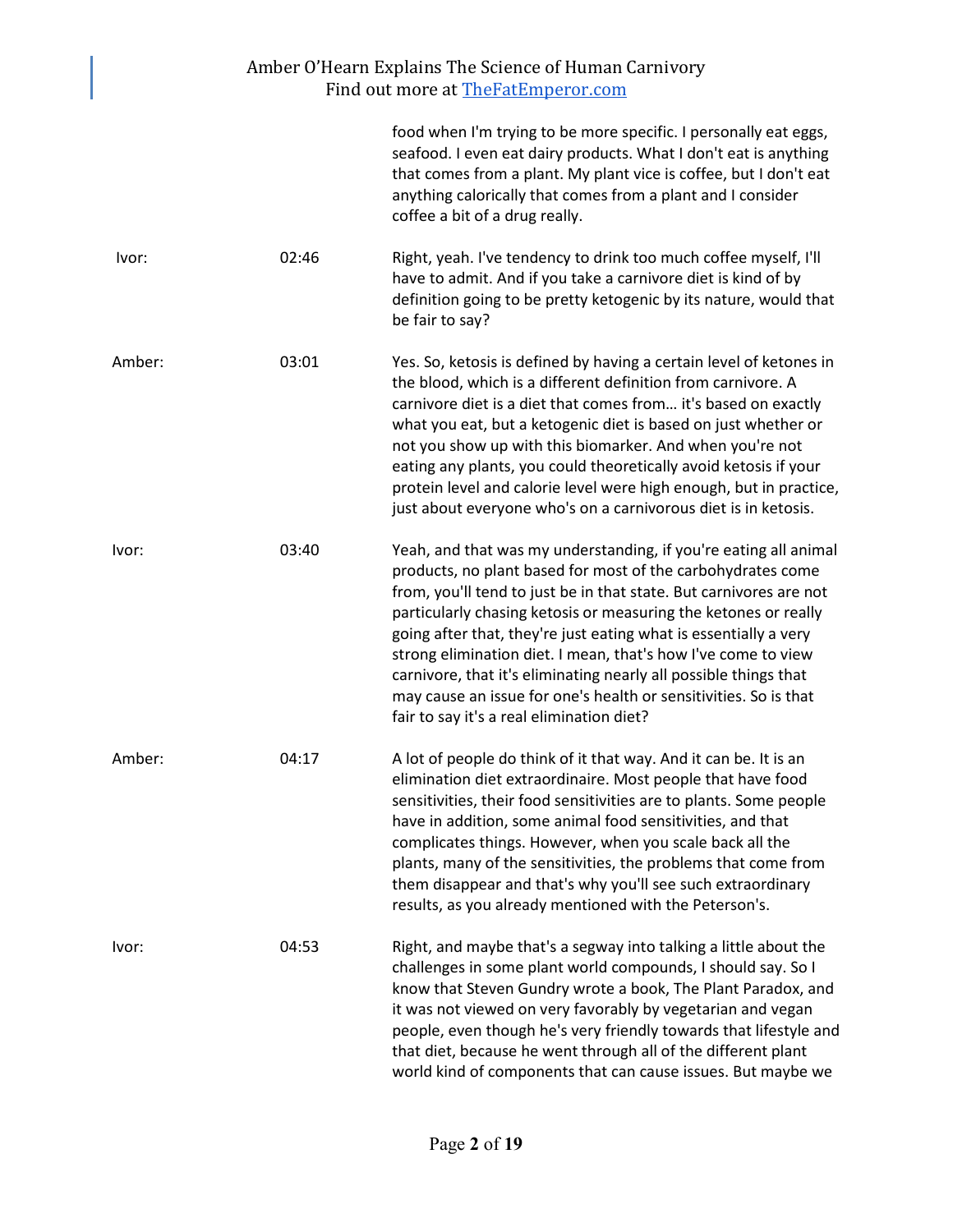could do a brief summary here of some of the more notable ones.

| Amber: | 05:26 | Sure! Gundry is funny because he doesn't satisfy the carnivores<br>either because he doesn't really go far enough. He mentioned<br>some very important plant compounds that can be harmful,<br>particularly lectins. But what he doesn't say is that lectins are<br>actually found in, I think, actually all plants, but there, they have<br>different concentrations of course. So the worst offenders for<br>lectins would be grains and legumes. But all plant compounds,<br>or all plants rather have some kind of biochemical defenses. As<br>he emphasized in his book, what we really have is a<br>evolutionary arms race between plant eaters and plants. And<br>since plants can't run away the way that animals can,<br>biochemical defenses are their main source of survival. And this<br>kind of survival is especially important when you're talking<br>about any kind of part of their bodies, let's say that is the<br>reproductive part. So the seed is where reproduction happens<br>in a plant, and so that's where their strongest defenses are met.<br>And that's why legumes and grains, for example, will have the<br>highest level of toxins. But that doesn't mean that there aren't<br>toxins, for example, in leaves, or roots, or other parts of their<br>body; their concentration might just be less. |
|--------|-------|-------------------------------------------------------------------------------------------------------------------------------------------------------------------------------------------------------------------------------------------------------------------------------------------------------------------------------------------------------------------------------------------------------------------------------------------------------------------------------------------------------------------------------------------------------------------------------------------------------------------------------------------------------------------------------------------------------------------------------------------------------------------------------------------------------------------------------------------------------------------------------------------------------------------------------------------------------------------------------------------------------------------------------------------------------------------------------------------------------------------------------------------------------------------------------------------------------------------------------------------------------------------------------------------------------------------------------------|
| Ivor:  | 06:57 | Yeah. And it would appear that there are many any humans<br>who can eat a wide range of these plant foods that have<br>potential issues and almost get no reaction. Pretty much,<br>they're fine. And then to varying degrees depending on the<br>compound, you've got subsets of humans that can have a major<br>reaction. But all in all, it's probably an individualized thing that<br>each person needs to learn what can affect them and what<br>might not affect them negatively.                                                                                                                                                                                                                                                                                                                                                                                                                                                                                                                                                                                                                                                                                                                                                                                                                                             |
| Amber: | 07:25 | Right. Well, the other side of the coin of that evolutionary arms<br>race is that herbivores have in their turn, developed a great<br>ability and capacity to detoxify these things. And we, a long time<br>ago, millions of years ago, came originally from herbivores, and<br>we carried a lot of that ability to detoxify with us. And this is<br>good because as a survival mechanism, plants can be a survival<br>food, even if we're relying primarily on meat for nutrition. An<br>animal that has the ability to eat a variety of foods during times<br>when not everything is available has a better ability to continue<br>to survive.                                                                                                                                                                                                                                                                                                                                                                                                                                                                                                                                                                                                                                                                                    |
|        | 08:12 | So, that ability to detoxify is important. And you're right, that it<br>varies at an individual level. I think that the source of variation<br>comes in part from long term exposure. So if you come from a                                                                                                                                                                                                                                                                                                                                                                                                                                                                                                                                                                                                                                                                                                                                                                                                                                                                                                                                                                                                                                                                                                                         |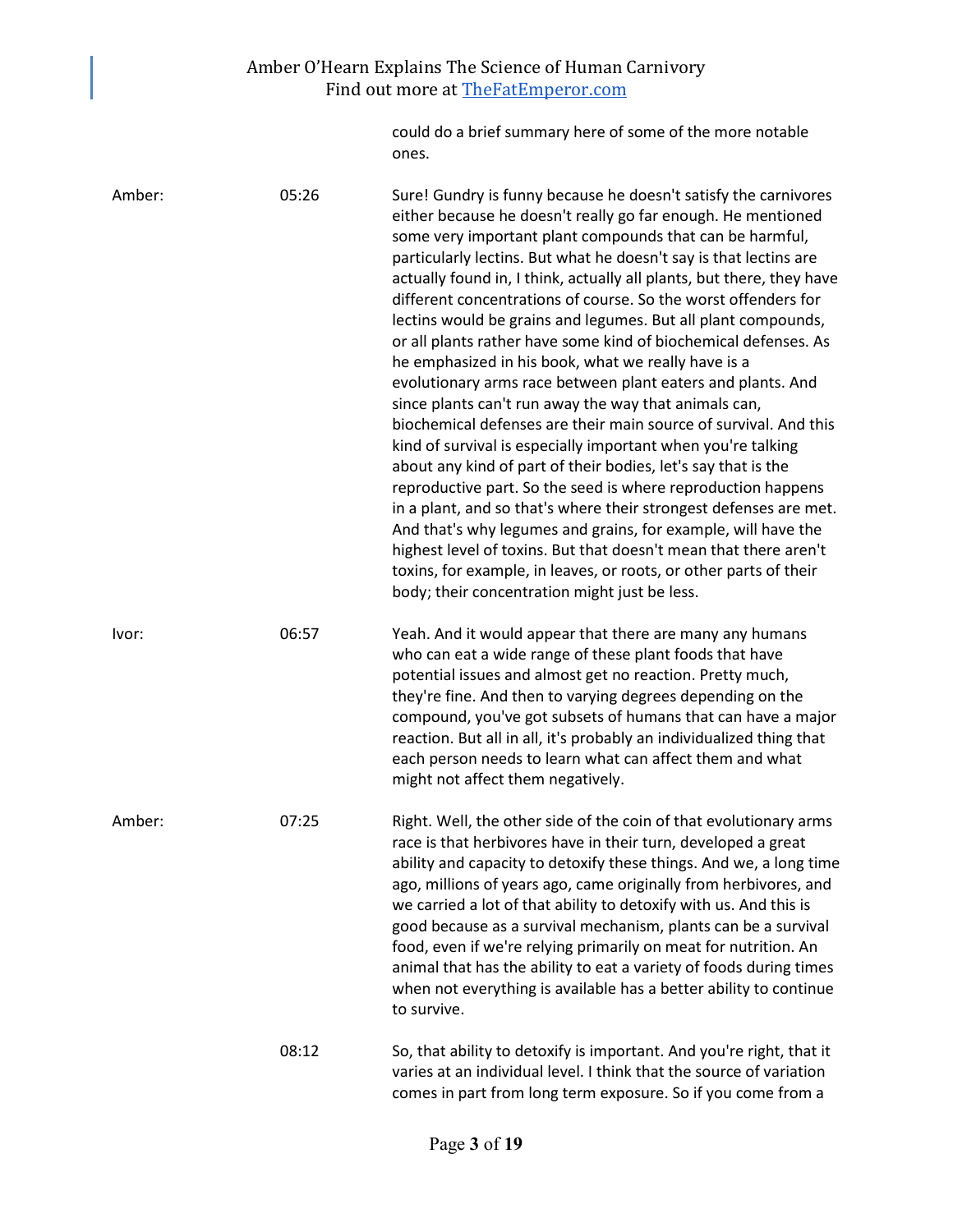|        |       | long line of people who have had a lot of exposure to certain<br>kinds of plant compounds, you're more likely to have developed<br>ways to cope with that toxicity. But secondarily, if you become<br>sick in certain ways, your ability to handle those toxins is<br>reduced. And so I think this is why some people who have<br>developed certain diseases, for example, autoimmune diseases,<br>may have enhanced response to that.                                                                                                                                                                                                                                                                                                                       |
|--------|-------|--------------------------------------------------------------------------------------------------------------------------------------------------------------------------------------------------------------------------------------------------------------------------------------------------------------------------------------------------------------------------------------------------------------------------------------------------------------------------------------------------------------------------------------------------------------------------------------------------------------------------------------------------------------------------------------------------------------------------------------------------------------|
| Ivor:  | 09:00 | Yeah, Amber, and that reminds me off like ApoE4 or certain<br>genotypes, people who have sensitivities more so to the<br>modern foods, generally, especially carbohydrates and refined<br>carbohydrates. So there would be different types of people with<br>different sensitivities. And if someone does have an immune<br>reaction to a particular component that affects them badly and<br>proteins get into their bloodstream that should not really be<br>there, then I guess the immune system is then primed. So there<br>can be an even accelerated reaction to those foods in the future<br>that gets worse and worse. So that makes a lot of sense.                                                                                                |
| Amber: | 09:35 | Yes. The immune system has a wonderful and terrible property<br>of having a very sharp memory. Of course, the whole function<br>of it is to remember foods that have caused you problems or<br>other environmental things that have caused problems, so that<br>you can recognize them right away. But if you have, for some<br>reason been exposed, perhaps your intestinal barrier was<br>opened through trauma or some reason not related to food,<br>anything that you had in your gut at that time may be able to<br>pass through in appropriately into your bloodstream. If your<br>immune system then notices that protein, it may<br>inappropriately associated with trauma. And then once you<br>have that memory, it may be hard to unremember it. |
| Ivor:  | 10:30 | Like type 1 diabetes, you know, where the immune system<br>identifies the beta cells and the pancreas has kind of knock cell<br>for foreign. There's many diseases like that. But leaky gut is also<br>a very interesting topic, which we might circle around back to.<br>But just for the moment, the carnivore evidence that humans<br>would have it as an entirely appropriate evolutionary diet, you<br>know, there's various types of evidence that would suggest that<br>carnivory is very appropriate to human development.                                                                                                                                                                                                                           |
|        | 11:06 | I remember looking at my kid's blog of few years ago, or many<br>years ago, he had three part series on, "Are humans carnivorous<br>or herbivorous" and laid out the evidence with the nitrogen and<br>carbon tracking and all. So we might talk about that, what's<br>your favorite evidence, if you will, without being biased, your                                                                                                                                                                                                                                                                                                                                                                                                                       |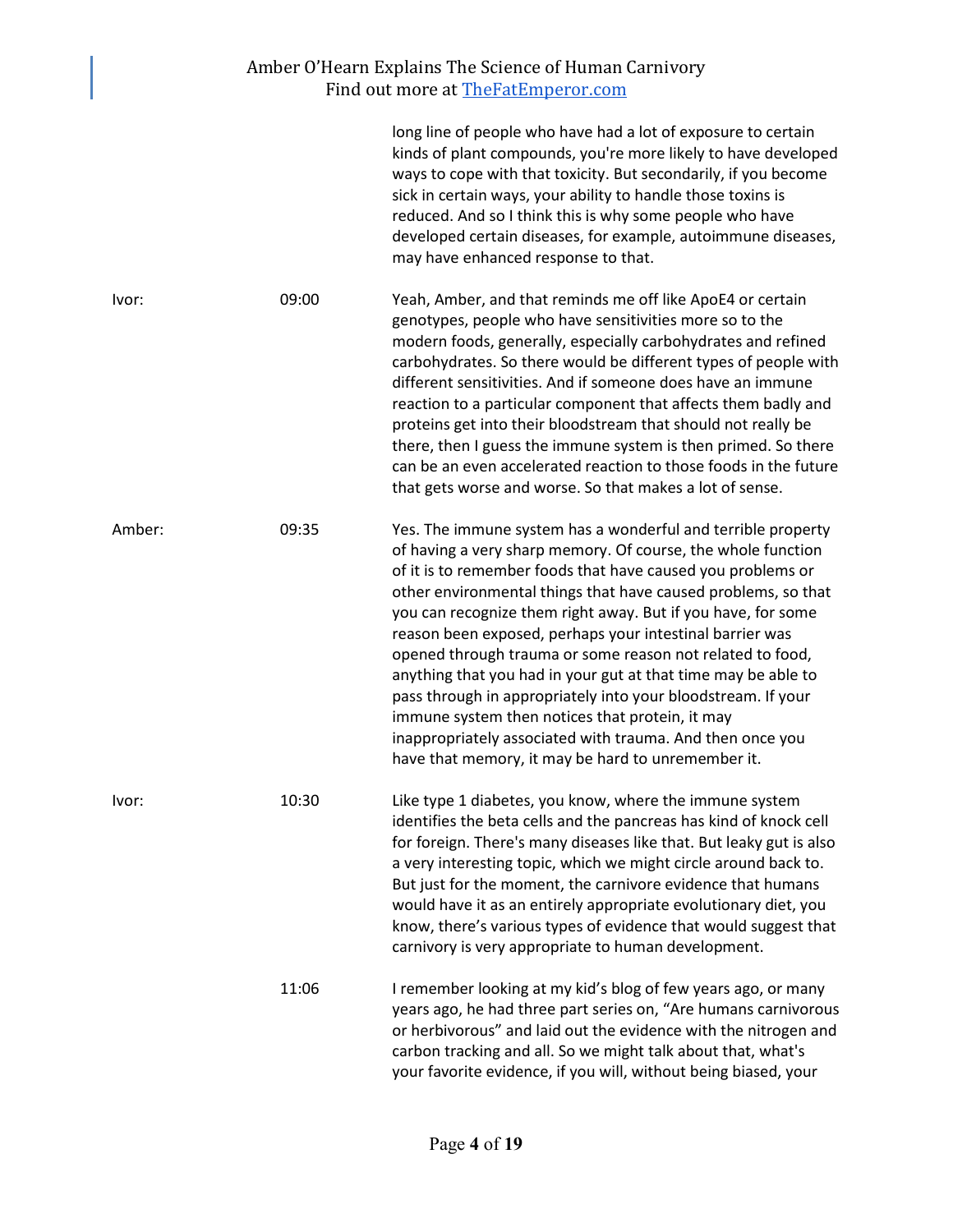#### Amber O'Hearn Explains The Science of Human Carnivory Find out more at [TheFatEmperor.com](https://thefatemperor.com/)

favorite evidence that you find compelling that were very much more towards the carnivore at nature?

 11:35 Amber: 11:35 Well, there are a few different things that I think are really strong evidence. One of them is our guts. We don't have the capacity to ferment fiber into fat. It may be surprising to some that all mammals survive on a high fat diet. But the fat might not be exactly coming from what you're eating, but rather from how its transformed in the gut. So if you don't eat fat directly but you eat fiber, the microbes in your gut turn that fiber into short chain fatty acids. And so even if you look at a cow, that animal is getting most of their energy from fat that they derive from fiber. But mammals don't have the ability to digest fiber directly, it has to come from those microbes. And humans simply don't have the gut capacity that herbivores have to make that transformation. And so in order to get enough energy to feed our brains, and, well all of our bodies, we need to get energy from fat directly. And that's because, in part because carbohydrates weren't available to us, in most of our evolutionary period the way that they were once grain agriculture became available. 13:02 So, the gut is one thing. But the brain is really the most important thing. Not only do we need more energy because of our brains, but our brains have specific micronutrients that they need that can really only be reliably attained from eating meat. And in an animal that has a very small brain or has the ability to convert plant forms very efficiently into those nutrients, it's not so much a problem. But when you have a brain to body ratio of the extraordinary size that we do, it really becomes important to be able to get enough of nutrients like iron, iodine, selenium, like DHA, which is only found in animal foods. Iodine, I think I might have said already. 13:56 Many of these things are either not available in plants at all, like B12 is another important one that our brains need for development. Or you can get them from plants, but there are components in plants that limit the absorption or we can't convert them very well. For example, Vitamin A, the conversion in some people can be actually very, very low to get it from the beta carotenes. And not only that, we didn't have, like, all the carrots you could eat; the amount of vitamin A that you could get from plants would have been much more random. Whereas vitamin A from animal source foods, if you eat the liver, is a very large source.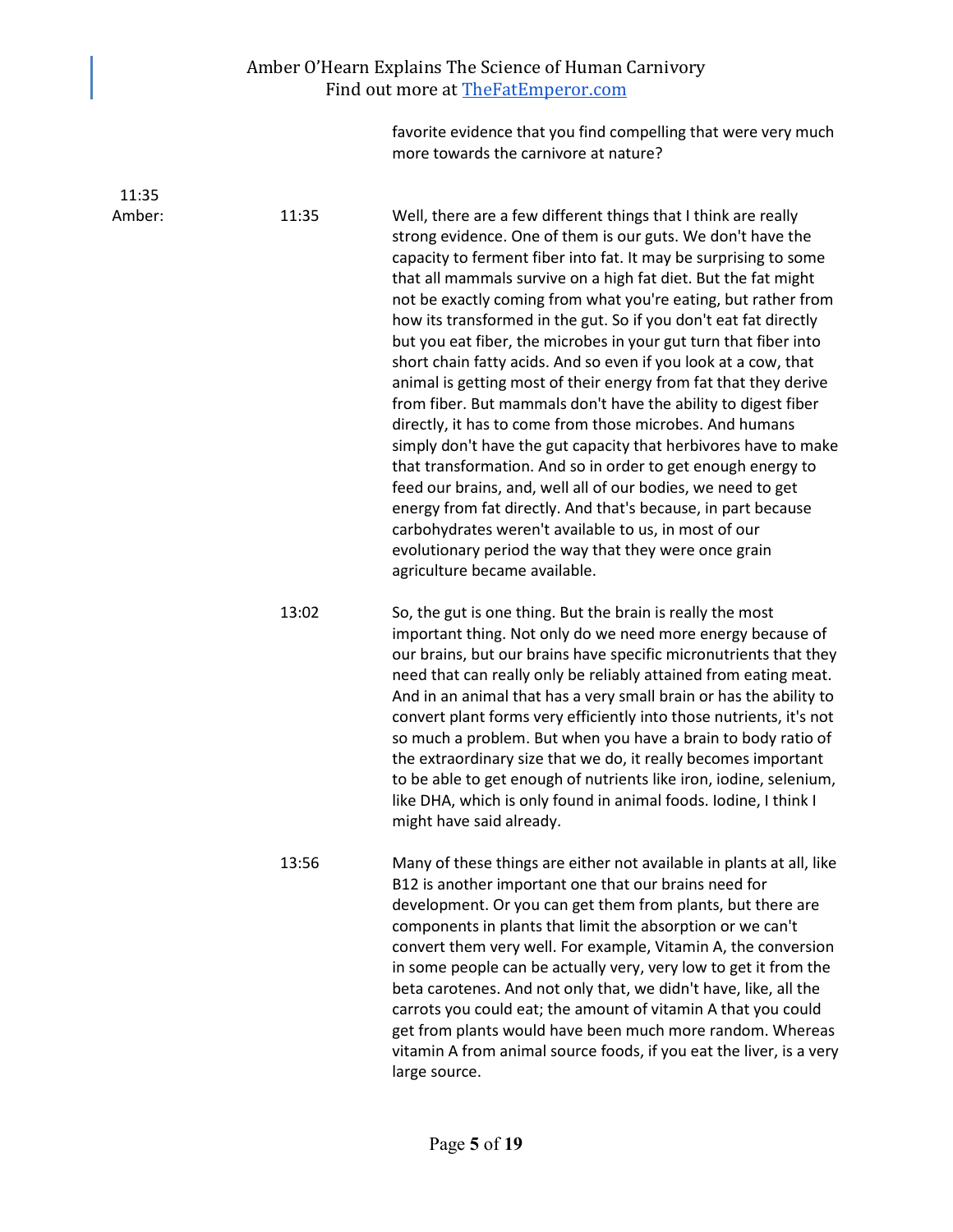| Ivor:  | 14:38 | Yeah. The vitamin A, I think I've seen some people and some<br>studies have like only a 10% conversion and lower and it varies<br>quite widely.                                                                                                                                                                                                                                                                                                                                                                                                                                                                                                                                                                                                                                               |
|--------|-------|-----------------------------------------------------------------------------------------------------------------------------------------------------------------------------------------------------------------------------------------------------------------------------------------------------------------------------------------------------------------------------------------------------------------------------------------------------------------------------------------------------------------------------------------------------------------------------------------------------------------------------------------------------------------------------------------------------------------------------------------------------------------------------------------------|
| Amber: | 14:49 | It does. Vitamin A conversion is a bit complicated, because you<br>will convert more depending on how deficient you are. So that<br>does fall in favor of a vegetarian for example, who's not getting<br>any vitamin A in the form that we need from meat, their bodies<br>are more alert and more able to won't do that conversion<br>because the body knows that they're deficient. But even so, the<br>total amount can be quite low. And moreover, the body never<br>converts more than it needs in an acute sense. So you can't<br>store any that's extra. Whereas if you eat some from liver, for<br>example, and you have more than you need immediately, your<br>body will set it aside. And that's something you can't do from<br>plant foods.                                       |
| Ivor:  | 15:44 | I'm not sure that you mentioned there, the <b>Kleiber Law</b> - you<br>know, the mass of an animal versus its brain size. And we are<br>way, way over and we're just off the scale in terms of that<br>relationship. We appear to have traded off our stomach size in<br>order to enable that much bigger brain. But as a result, we<br>needed much higher nutrient dense type foods really than plant<br>foods. I mean, that indicates it was really part of our evolution.                                                                                                                                                                                                                                                                                                                  |
| Amber: | 16:16 | That's right. Yes. If you look at a graph of the encephalization<br>quotient, they call it, it'll be this line where most animals fall<br>more or less on the line of what you would expect to their brain<br>size to be. And then we have this huge gap jump to humans<br>where their brain is so much higher than you would ever expect.<br>And it does take a lot of energy. I think in an adult, we use<br>something like 20 to 25% of the energy, that we're using at any<br>given time is going directly to our brains. And without that<br>ability to convert fiber into fat, we had to get it directly. We had<br>to use what they call high dietary quality foods, which is a<br>shorthand for meat. That's what they mean in papers when<br>they say "high quality" they mean meat. |
| Ivor:  | 17:12 | That makes a lot of sense. And again, well hopefully it's high<br>quality meat because we also have a challenge maybe that the<br>industrial farming and production, particularly in the US with<br>hormones and other kinds of treatments might not be the ideal<br>meat. But then again, that's all what many people can get hold<br>off.                                                                                                                                                                                                                                                                                                                                                                                                                                                   |
|        | 17:31 | The nitrogen then I found very interesting, the nitrogen isotopes<br>that can very accurately and very convincingly tell where an                                                                                                                                                                                                                                                                                                                                                                                                                                                                                                                                                                                                                                                             |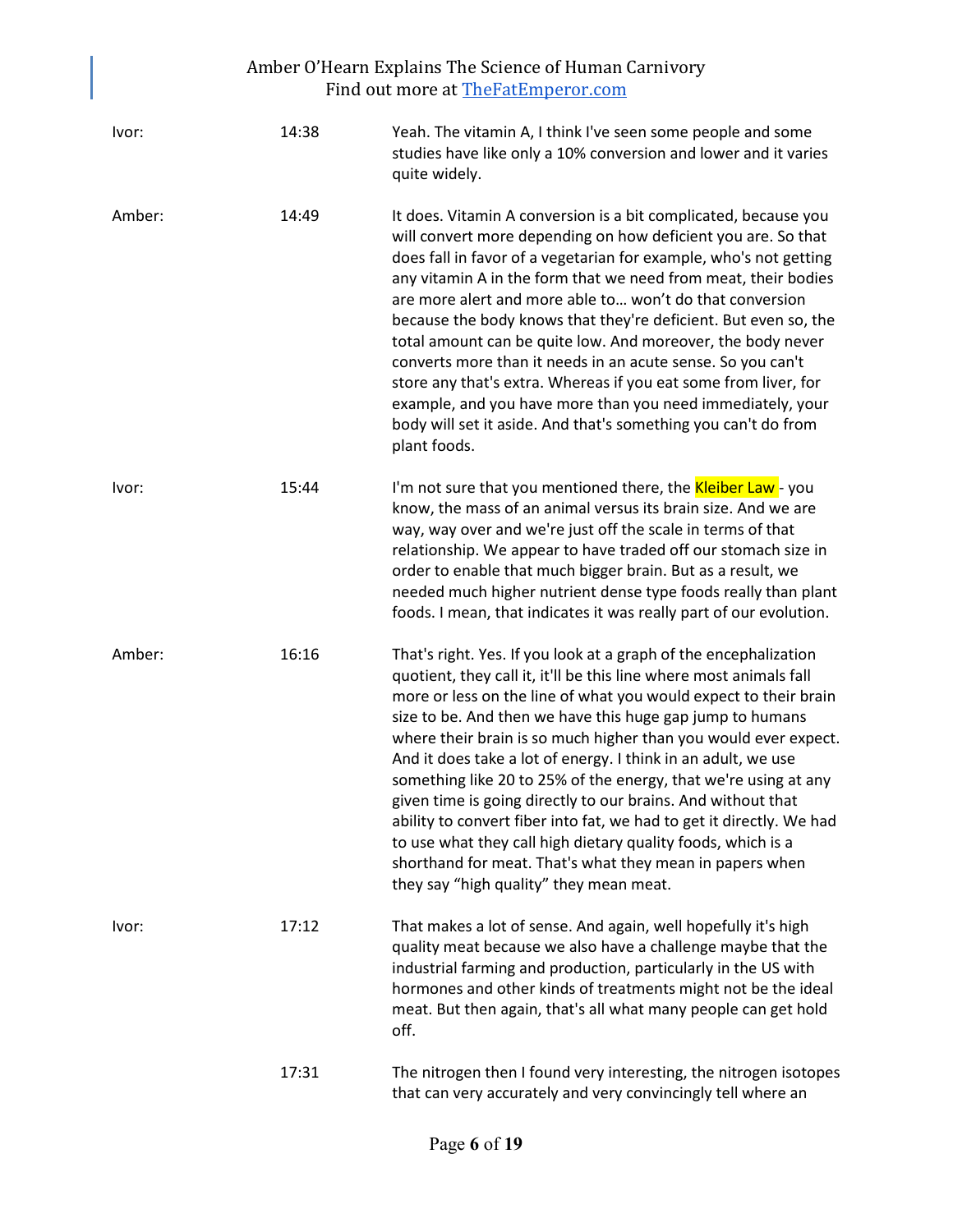|        |       | organism is on the food chain. So again, I originally got them<br>from Dr. Eades' blog posts with all all the papers summarized.<br>But maybe talk a little around the nitrogen isotope-ing and this<br>archaeological investigations that have been done that most<br>paleoanthropologist would now take for granted that humans<br>essentially of all through carnivory based on that and other<br>evidence.                                                                                                                                                                                                                                                                                             |
|--------|-------|------------------------------------------------------------------------------------------------------------------------------------------------------------------------------------------------------------------------------------------------------------------------------------------------------------------------------------------------------------------------------------------------------------------------------------------------------------------------------------------------------------------------------------------------------------------------------------------------------------------------------------------------------------------------------------------------------------|
| Amber: | 18:09 | The evidence is incontrovertible based on this isotope analysis<br>that we eat a high level of meat. So high, in fact that we would<br>be classified as hypercarnivores. So that means either we are<br>eating more meat than other carnivores or we were eating<br>other carnivores in addition to the herbivores. That's a bit of a<br>point of contention. But regardless, it's absolutely clear that we<br>eat extraordinarily high levels of meat.                                                                                                                                                                                                                                                    |
| Ivor:  | 18:44 | Yeah. And the graphs are quite impressive, I must say. I kind of<br>like graphs and data. But to see and just for a simple<br>explanation, you know, the nitrogen is at a certain level in the<br>plant foods, and then herbivores enrich themselves with<br>nitrogen isotopes to a certain level if you're a herbivore. And<br>then if a carnivore eats a herbivore, and it's a real carnivore, it<br>ends up with higher levels of nitrogen because it concentrates<br>further. And on all the graphs on the bone analysis and collagen,<br>the humans show up as actually above even many of the<br>carnivores, as you say, a hypercarnivore who is eating<br>carnivores, or even eating more meat.     |
| Amber: | 19:25 | That's right.                                                                                                                                                                                                                                                                                                                                                                                                                                                                                                                                                                                                                                                                                              |
| Ivor:  | 19:28 | Very good. What are you missing then? So if you look at the<br>negatives, because I think most people will accept all the way<br>back to meat and to veg, okay? Meat was always viewed as a<br>highly nutritious food stuff for humans. I mean, historically, it<br>really was. And it was also viewed as you know, that a<br>substance that if you didn't have any, for long periods, you<br>could very well become malnourished. So generally, the history<br>is it's viewed as a very, very energy dense, nutrient dense food.<br>But what are you missing though? If you eat meat only, what list<br>of things might you be missing or more deficient in by actually<br>leaving the plant world aside? |
| Amber: | 20:14 | Well, it's funny that you say that. I agree that meat has always,<br>at least until recently been known as something highly<br>nutritious. But in recent times, it seems that we've forgotten<br>the important nutrition role of meat. When you think about<br>where you're getting your micronutrients, if you do, for                                                                                                                                                                                                                                                                                                                                                                                    |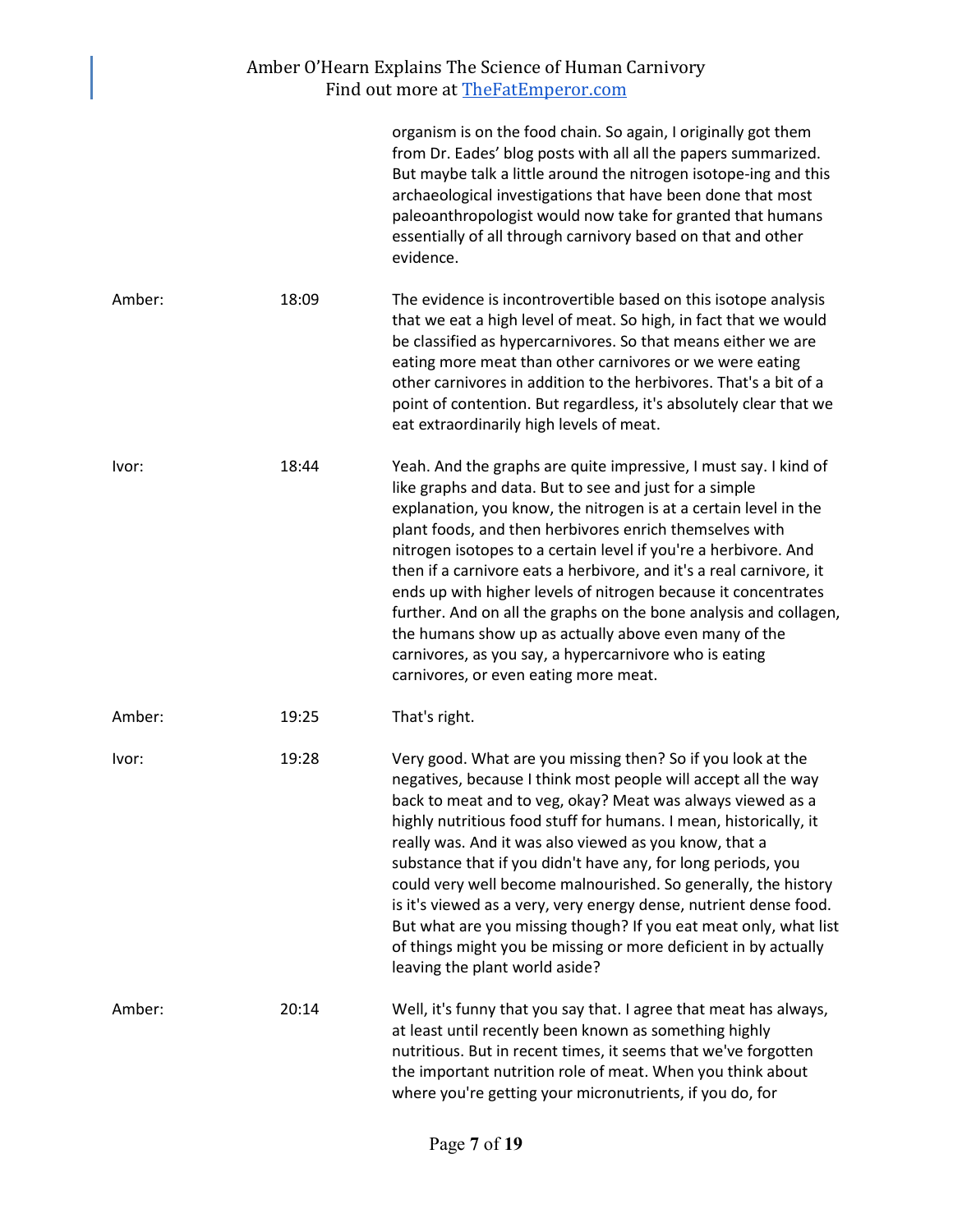|        |       | example, a search on the internet for micronutrients, you'll get<br>pictures of vegetables, fruits and vegetables. And vegetables<br>have really                                                                                                                                                                                                                                                                                                                                                                                                                                                                                                                            |
|--------|-------|-----------------------------------------------------------------------------------------------------------------------------------------------------------------------------------------------------------------------------------------------------------------------------------------------------------------------------------------------------------------------------------------------------------------------------------------------------------------------------------------------------------------------------------------------------------------------------------------------------------------------------------------------------------------------------|
| 20:47  |       | gotten a reputation of being the source of our micronutrients.<br>The only way that I can explain that to myself, in my mind, is<br>that vegetables are so poor in calories. So basically, undesirable<br>as a food, that in order to try to get us to eat them, people<br>thought about, well, what can they provide? And it's true that<br>they can provide micronutrients, but they're not necessary for<br>those micronutrients. And that has created a lot of confusion,.<br>Meat now has earned a reputation of only being a source of<br>protein and fat. And that's really not accurate at all.                                                                     |
|        | 21:37 | So I think, if you look back at even just a century ago, people<br>like to say, "Eat the way that your grandmother did." Well, if<br>you eat the way that at least, my mother's grandmother did, it<br>probably didn't contain five servings of fruits and vegetables,<br>especially not all year round. It would have been, until quite<br>recently, we were eating mainly grains for energy, and meat for<br>nutrition. And so if you take away those vegetables, as long as<br>you're eating sufficient meat, it turns out that you're able to get<br>pretty much everything you need. In fact, there isn't a nutrient<br>that you can't get from an animal source food. |
| lvor:  | 22:25 | And vitamin C is one that would come up quite often?                                                                                                                                                                                                                                                                                                                                                                                                                                                                                                                                                                                                                        |
| Amber: | 23:06 | That is the favorite, because plant foods do have higher levels of<br>vitamin C than meat. And if you look at the RDA for example<br>and compare it to nutrition charts about meat, you might think<br>that you can't get enough or even that you can't get any. For<br>example, the USDA database of foods and their nutrition<br>content actually lists them as having no vitamin C whatsoever.<br>That turns out to be inaccurate. And if you look at the<br>documents showing how they came up with all the different<br>values, they actually say that they assumed it to be zero. So<br>they didn't even measure it.                                                  |
|        | 23:47 | There is vitamin C in meat. It's not a lot, it doesn't compare, of<br>course with oranges or tomatoes. But the fact is that it's been<br>known for over a century that meat actually cures scurvy. So the<br>Arctic explorers who were able to obtain fresh meat, it can't be<br>canned, but fresh meat was known to be the way to cure<br>scurvy. So how this confusion started to develop, I don't know.<br>But it turns out that if you're eating as much meat as a carnivore                                                                                                                                                                                            |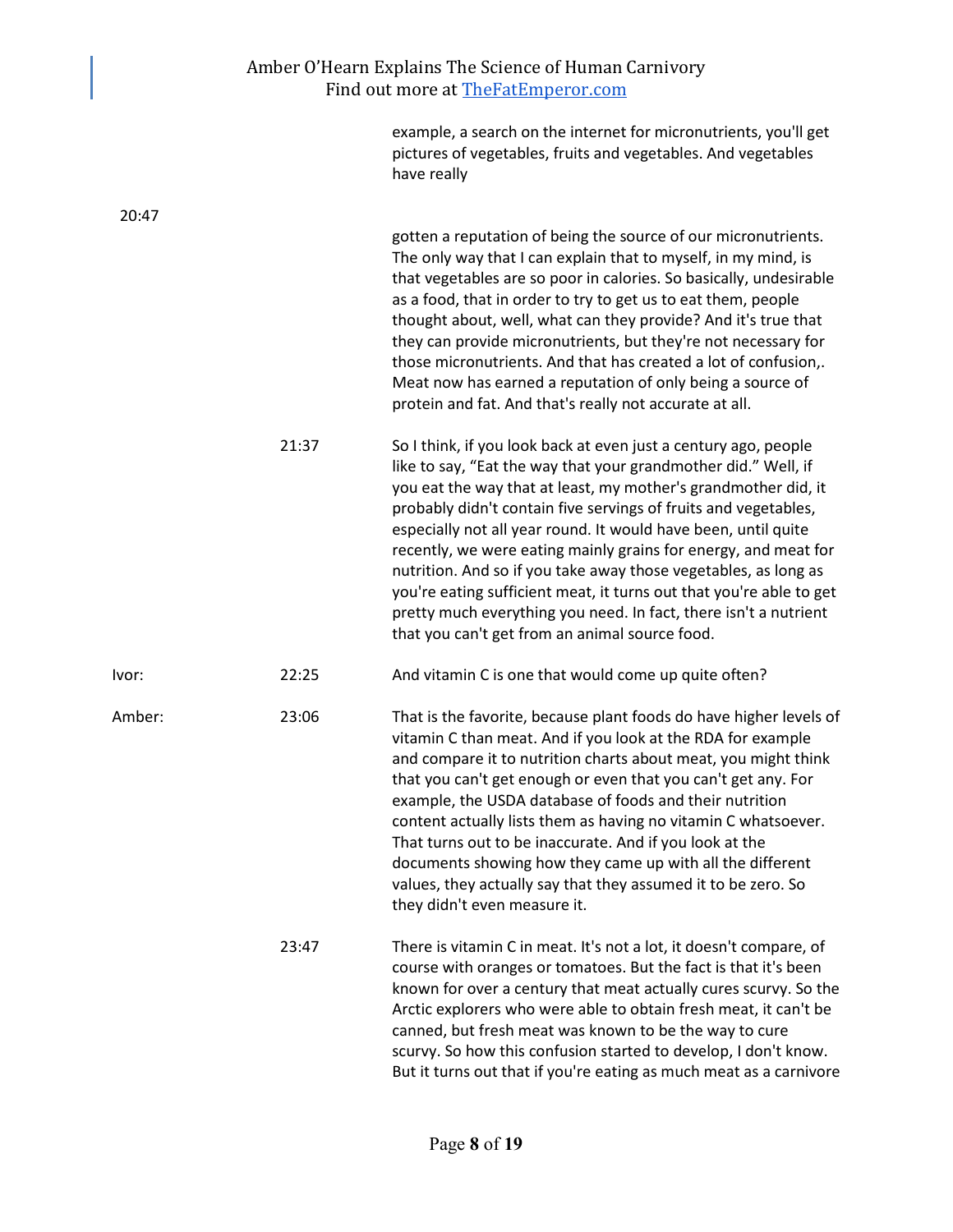does, the meat itself will have enough vitamin C to stave off scurvy.

|        | 24:29 | But there are other reasons that might be true. For example,<br>vitamin C, the scurvy consists your body falling apart because<br>you don't have the ability to make collagen without vitamin C.<br>And collagen is in all of your tissues. So one of the things that<br>will start to happen when you get scurvy, which takes a couple<br>of months to develop, is that your wounds will stop healing,<br>you'll start bruising, and your gums will bleed and eventually<br>your teeth will even start to fall out. But the first symptom of<br>scurvy before any of that starts to happen is tiredness. And the<br>reason for that is that the other thing that vitamin C is<br>necessary to create is carnitine and amino acid. And carnitine is<br>used in all of your cells, it's necessary for getting fat into the<br>mitochondria to make energy. So if you are deficient in<br>carnitine, you'll suddenly start getting tired, because you won't<br>have enough energy. |
|--------|-------|----------------------------------------------------------------------------------------------------------------------------------------------------------------------------------------------------------------------------------------------------------------------------------------------------------------------------------------------------------------------------------------------------------------------------------------------------------------------------------------------------------------------------------------------------------------------------------------------------------------------------------------------------------------------------------------------------------------------------------------------------------------------------------------------------------------------------------------------------------------------------------------------------------------------------------------------------------------------------------|
|        | 25:34 | So the first symptom of scurvy is tiredness based on the low<br>carnitine levels. Well, what's a great source of carnitine? Red<br>meat. So, another reason that scurvy is prevented when you eat<br>an old meat diet is you're eating so much carnitine that it spares<br>that role of vitamin C so you don't have to make it anymore in<br>your own body. Or at least do not make as much.                                                                                                                                                                                                                                                                                                                                                                                                                                                                                                                                                                                     |
| Ivor:  | 26:02 | I've read on that on your actually you have an excellent<br>summary of the carnivore diet recently released. So I must put<br>that in the show notes as well. That's a 25-pager, going through<br>every aspect. So, great resource.                                                                                                                                                                                                                                                                                                                                                                                                                                                                                                                                                                                                                                                                                                                                              |
| Amber: | 26:16 | Thank you.                                                                                                                                                                                                                                                                                                                                                                                                                                                                                                                                                                                                                                                                                                                                                                                                                                                                                                                                                                       |
| lvor:  | 26:18 | And the vitamin C actually, the other aspect is - which I love<br>because it applies to magnesium also, and we'll talk about<br>magnesium in a moment - but vitamin C, if you are not taking in<br>a lot of glucose based foods or carbohydrate based foods, you<br>inherently from the biochemistry have a lower need for the<br>Vitamin C also. So that's another moderator of the amount you<br>need. Maybe go through that a little.                                                                                                                                                                                                                                                                                                                                                                                                                                                                                                                                         |
| Amber: | 26:44 | Sure, yes. One of the reasons the RDA vitamin C is so much<br>higher than the amount you need to avoid scurvy is based on a<br>speculative idea that extra vitamin C could be providing<br>antioxidants that would help with heart disease and diabetes.<br>But it turns out that when you have, as you know, if you have<br>heart disease or diabetes, then you have metabolic syndrome.                                                                                                                                                                                                                                                                                                                                                                                                                                                                                                                                                                                        |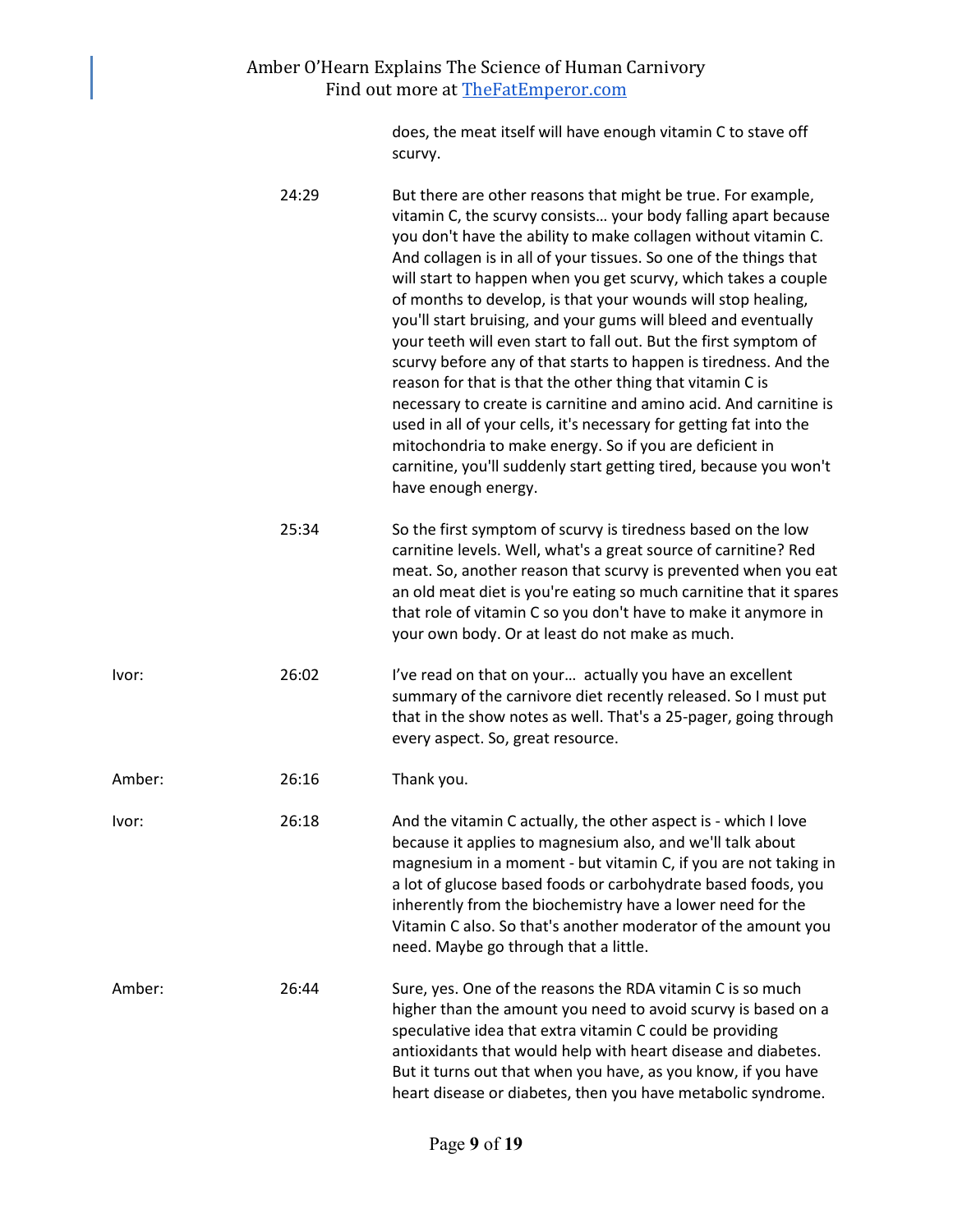|        |       | And that means you typically have extra glucose in the blood.<br>And glucose and vitamin C compete for uptake in the cells. So<br>the ratio of vitamin C to glucose can become important to<br>determine whether or not you're getting enough vitamin C into<br>your tissues.                                                                                                                                                                                                                                                                                                                                                                                                                                                                                          |
|--------|-------|------------------------------------------------------------------------------------------------------------------------------------------------------------------------------------------------------------------------------------------------------------------------------------------------------------------------------------------------------------------------------------------------------------------------------------------------------------------------------------------------------------------------------------------------------------------------------------------------------------------------------------------------------------------------------------------------------------------------------------------------------------------------|
|        | 27:30 | Some people have actually described metabolic syndrome as a<br>kind of internal latent scurvy, because some of the symptoms of<br>what happens to your tissues are like scurvy. For example,<br>diabetics have problems with wound healing. And they will lose<br>limbs eventually, because their bodies aren't healing. And that<br>could be because of reduced vitamin C uptake in all your<br>tissues. But if you just remove the excess glucose, suddenly your<br>vitamin C to glucose ratio automatically goes up. And then you<br>may not have as much problem with getting the vitamin C into<br>your tissues in the first place. So just lowering the glucose and<br>dealing with that metabolic syndrome problem can itself<br>improve your vitamin C status. |
| lvor:  | 28:24 | And interestingly, it's becoming very clear across the world now<br>and irrefutable that lower carb diets are an excellent<br>intervention for people with prediabetes, or diabetes or insulin<br>resistance. And we see <b>amazing</b> results and for instance<br>Professor Volek and Phinney's incredible results. So that's<br>becoming more mainstream.                                                                                                                                                                                                                                                                                                                                                                                                           |
|        | 28:44 | So yeah, if you're going on a diet that eliminates a lot of<br>carbohydrate, you know, that's going to improve the very things<br>that would demand more vitamin C and make the availability of<br>vitamin C more important. So there's trade-offs everywhere<br>here. The magnesium, potassium, sodium and the salts, that's<br>another whole area that people may hear. If you do go on the<br>strong elimination diet, like we're talking about, you may be<br>missing magnesium, potassium, or sodium, which often quite a<br>bit comes from plant food or plant world foods.                                                                                                                                                                                      |
| Amber: | 29:17 | Well, there are two different scenarios. If you're just<br>transitioning to a low carb diet, which would include a<br>carnivorous diet, then during that phase of so called "Keto<br>Adaptation," there are electrolyte imbalances temporarily that<br>can be induced. And so during that period of transition, I think it<br>can be wise to actually supplement with those electrolytes. But<br>once you've become stable, it seems to me less clear that you<br>would have a continuing need. You mentioned Volek and<br>Phinney, they did some experiments in which they showed that<br>potassium levels can, for example, be very important, whether                                                                                                               |

you can adapt to the diet if you don't have sufficient potassium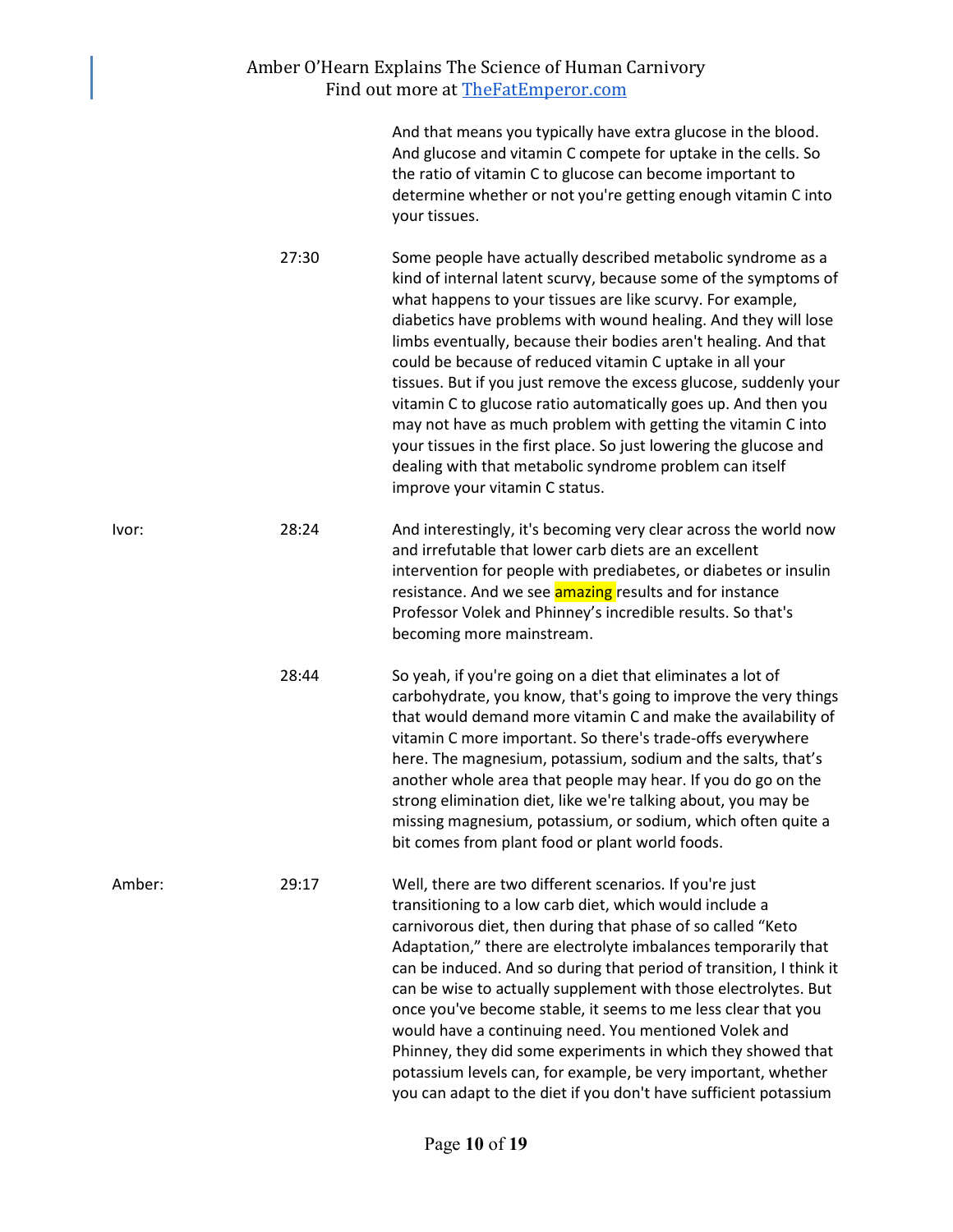|        |       | levels. But one thing that they mentioned was that if you're<br>cooking meat and throwing away all the liquid, you may have<br>lost some of the potassium. So the potential to get potassium,<br>enough potassium is there in the meat. And the same is true of<br>magnesium. However, you have to be a little bit careful about<br>what you're doing when you cook it if you want to get enough.                                                                                                                                                                                                                                                                                                                                                                                         |
|--------|-------|-------------------------------------------------------------------------------------------------------------------------------------------------------------------------------------------------------------------------------------------------------------------------------------------------------------------------------------------------------------------------------------------------------------------------------------------------------------------------------------------------------------------------------------------------------------------------------------------------------------------------------------------------------------------------------------------------------------------------------------------------------------------------------------------|
|        | 30:30 | The other thing is that imbalances can be created. For example,<br>if you're eating a lot of salt, that will increase your need for<br>potassium. So the more that you're adding to your diet from<br>different sources, the more imbalanced you can get. I don't<br>know about the science behind it but I have noticed anecdotally<br>that some ketogenic dieters who are not on a carnivore diet<br>seem to need a lot more salt. And it may be because they're<br>getting a lot of extra potassium or other electrolytes that have<br>created an imbalance. It's very complex. But the potential is<br>definitely there when you're eating meat to get enough from<br>the meat alone.                                                                                                 |
|        | 31:23 | One other factor that can come into play is that fiber and<br>phytates strongly interfere with the ability to absorb minerals<br>like magnesium and potassium. And so when you look at the<br>RDAs, part of what they're trying to cover is the possibility that<br>your diet is interfering with absorption. And so obviously,<br>carnivores are going to fall on the very low end of the spectrum<br>of needing to make up for fiber or phytates.                                                                                                                                                                                                                                                                                                                                       |
| Ivor:  | 31:50 | And there's also phthalates and other compounds and plant<br>foods that, as you say they can deplete you or stop you<br>absorbing so the RDA has to be adjusted to compensate. But<br>that may not really apply when eating a whole-foods, animal<br>foods based diet.                                                                                                                                                                                                                                                                                                                                                                                                                                                                                                                    |
|        | 32:07 | I tend to think of magnesium from just research I did is really<br>important. And the potassium sodium balances a great point.<br>And those copper and zinc balances can be really important to.<br>Whereas my sense is that magnesium is not so much a thing<br>that you can very easily go over on and have it really disrupt<br>something. So we actually use magnesium citrate powder and<br>we just put a little into all of the family meals when we're<br>cooking. You know, we have a large family. And I just see it as a<br>blanket way to keep magnesium a little higher than the average<br>person. Because we know a lot of people are deficient. Would<br>that be a fair thing to d, is just keep a few hundred milligrams<br>floating into your meals maybe to be covered? |
| Amber: | 32:52 | I think it's unlikely to hurt and may help.                                                                                                                                                                                                                                                                                                                                                                                                                                                                                                                                                                                                                                                                                                                                               |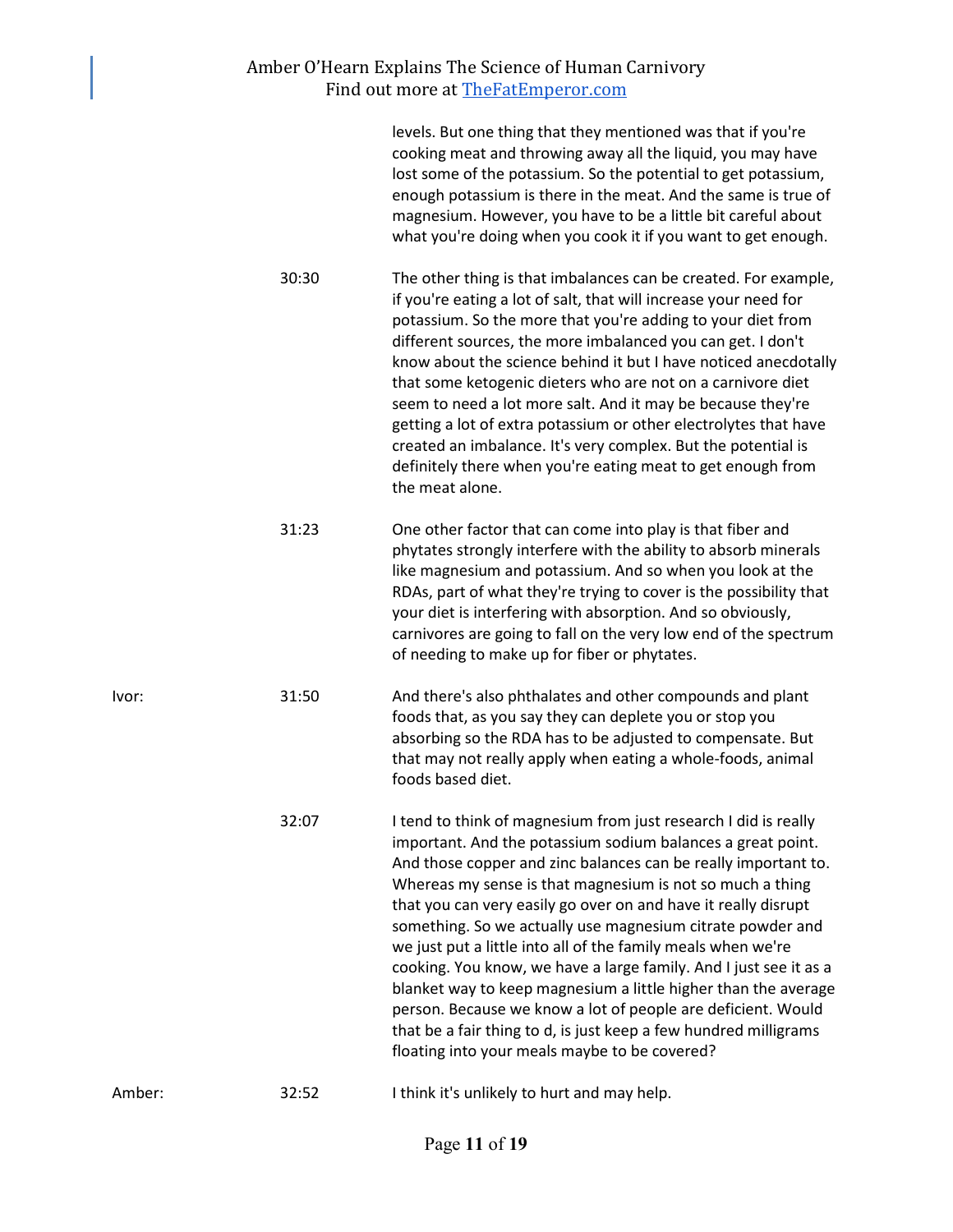| Ivor:  | 32:55 | Well, yeah, that's what I reckon because no one has a monopoly<br>on the truth. And this science is complex, as you say. And even<br>with many years of research and many network colleagues<br>around the world, filling in your gaps and knowledge, there are<br>no simple categorical true answers for really a lot of this. So, fair<br>enough.                                                                                                                                                                                                                                                                                                            |
|--------|-------|----------------------------------------------------------------------------------------------------------------------------------------------------------------------------------------------------------------------------------------------------------------------------------------------------------------------------------------------------------------------------------------------------------------------------------------------------------------------------------------------------------------------------------------------------------------------------------------------------------------------------------------------------------------|
|        | 33:16 | The other one is the organ meats specifically. So there's kind of<br>two schools of thought out there on carnivory generally. And<br>one is that you can just eat meat, once it's fatty meat. You don't<br>want to eat too much lean meat because of rabbit starvation.<br>But you don't really need to eat organ meats. And then there's<br>another belief system that you must eat organ meats. And it is<br>not appropriate to just eat, you know, steaks and cuts of meat<br>and not eat the nose to tail pattern of our ancestors and have<br>those kidneys and liver and all those other yucky bits. What do<br>you think?                               |
| Amber: | 33:58 | Yes, you're exactly right. There is a point of contention within<br>the community. So, there are people who have been eating a<br>carnivore diet without organs for very long time. Periods of<br>years and decades, even where they haven't had any organs<br>and they haven't encountered any deficiencies, and they feel<br>great. So it's hard to argue with observational evidence like<br>that.                                                                                                                                                                                                                                                          |
|        | 34:22 | On the other hand, we do know that organs are great sources of<br>nutrients that we need, including those ones that I mentioned<br>for brain development specifically. And so it does seem prudent<br>to eat some man of organs. You brought up the fact that many<br>of our ancestors did that. But I think when you say ancestors in<br>that sense, what you mean is more recent societies that we<br>have records for and we know. So for example, many people in<br>Europe, I don't know why the Americans have issued organs; I<br>think many of them are quite delicious. But many people in<br>Europe still do eat organs even on their standard diets. |
|        | 35:04 | On the other hand, we don't really know what people in the<br>Paleolithic past did. It's quite possible that we ate only the parts<br>that we found most appealing and left the rest, or that we<br>shared it with dogs. We've had dogs in our history for a very<br>long time. Stefansson who lived with the Inuit has claimed that<br>the Inuit gave most of the organ meat that they encountered to<br>the dogs. However, I've heard a contrary report so it's hard to<br>tell which is actually true.                                                                                                                                                      |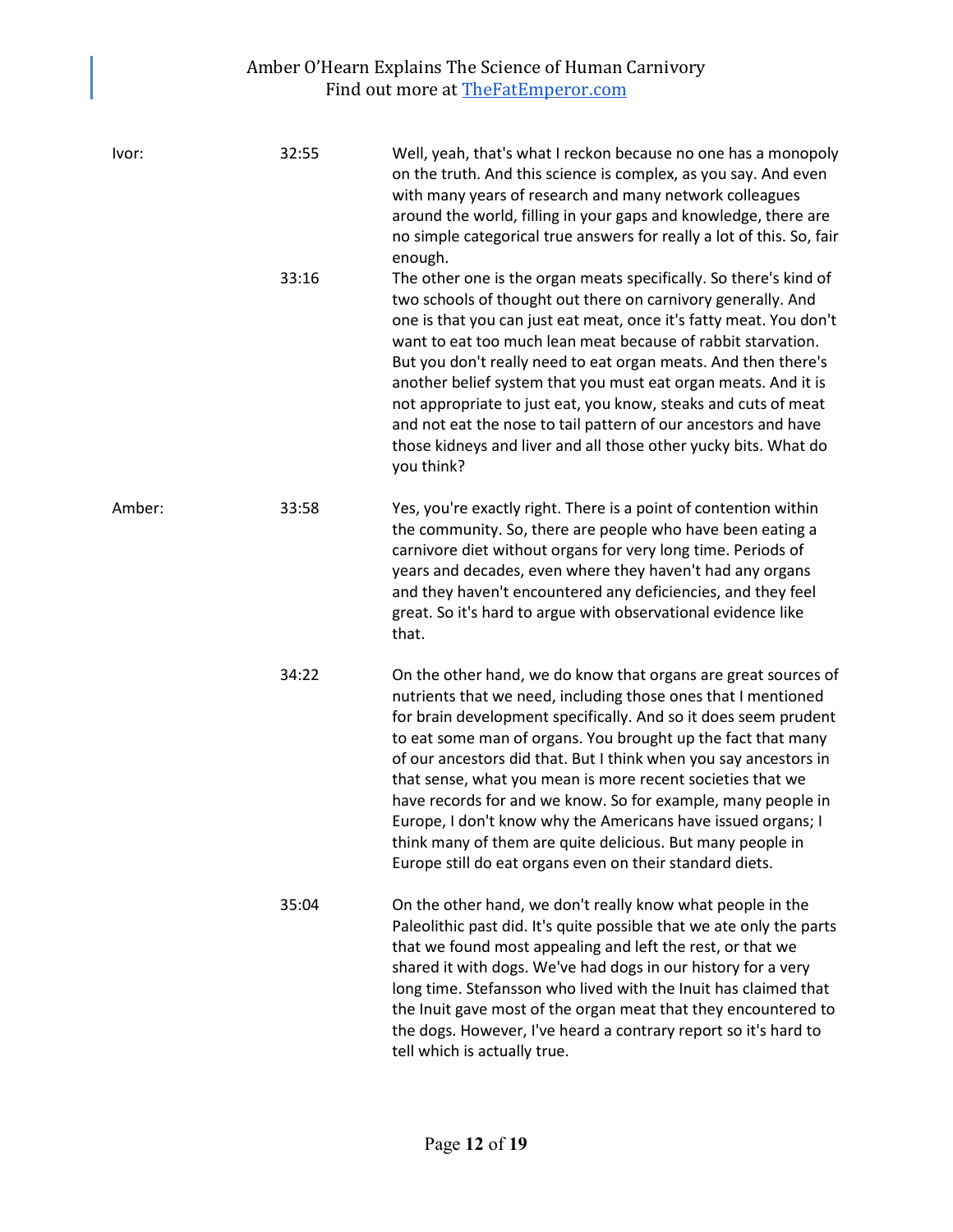### Amber O'Hearn Explains The Science of Human Carnivory Find out more at **[TheFatEmperor.com](https://thefatemperor.com/)**

|        | 35:38 | In any case, you're right, it's really an open question. There are<br>many reasons to believe that when you remove carbohydrates,<br>just like it affects vitamin C, it affects magnesium, and it may<br>affect many other nutrients in our system and what we need.<br>And so you can't simply base our level levels of need on the RDA<br>because they simply weren't developed on a carnivorous diet.                                                                                                                                                                                                                                                                                                                                                                                                                                                                                                                                                                                                                                                                                             |
|--------|-------|------------------------------------------------------------------------------------------------------------------------------------------------------------------------------------------------------------------------------------------------------------------------------------------------------------------------------------------------------------------------------------------------------------------------------------------------------------------------------------------------------------------------------------------------------------------------------------------------------------------------------------------------------------------------------------------------------------------------------------------------------------------------------------------------------------------------------------------------------------------------------------------------------------------------------------------------------------------------------------------------------------------------------------------------------------------------------------------------------|
| Ivor:  | 36:06 | And I guess this could be another scenario where you know, if<br>you want to do this kind of diet for the benefits, which will<br>probably wrap up with talking around some of the proof points<br>and benefits. But if you do want to do it, you're doing it of your<br>own volition, you know you're exploring, you should be<br>watching your blood markers and watching for all the possible<br>problems. But also, to play the safe side while doing carnivore,<br>the be no harm and ensuring that you do get these nutrient<br>dense organ meats, at least to some extent, like pâté. I'm not a<br>big liver person, but I love pâté That's my way to get the liver.<br>And I do like kidneys. There's a local restaurant, "La Bodega"<br>near me. And every time I go, I get their tapas and it's kidneys<br>with some chorizo. And they're actually quite tasty. But again,<br>they're not for everyone. But if you do try and focus on getting<br>eggs, organ meats, and nutrient dense foods like that, it's<br>probably it's playing really safe. Would that be a fair way to<br>put it? |
| Amber: | 37:08 | That's true. And I'm glad you mentioned eggs. Eggs I consider an<br>honorary organ. They have many nutrients that would<br>otherwise only be found, for example, in liver. And I guess that's<br>because they the components that are necessary to build a<br>whole chicken which would include the chicken's organs.                                                                                                                                                                                                                                                                                                                                                                                                                                                                                                                                                                                                                                                                                                                                                                                |
|        | 37:31 | In terms of playing it safe, you're right that we're absolutely<br>pioneers here. And we have to take responsibility for the<br>choices that we make, and not just follow authorities who tell<br>us what to eat, because that doesn't necessarily work out very<br>well either. We have to be our own advocates. But it's not<br>always safe to take more things. So, while you could consider<br>it's just prudent to eat more organ meats or to take certain<br>nutrient sources like vitamin and mineral supplements, it's also<br>not without risk. We don't know what the results are going to<br>be either way. Some of the long term carnivores that I've talked<br>to who don't eat organs have actually said that they felt better<br>when they stopped eating that level of organs that they had<br>tried. So, we don't really know either way. But I really think it's<br>important to do what you feel most comfortable with, given<br>how you feel and what you believe based on the literature that<br>you should do. Taking responsibility for your own health is the                |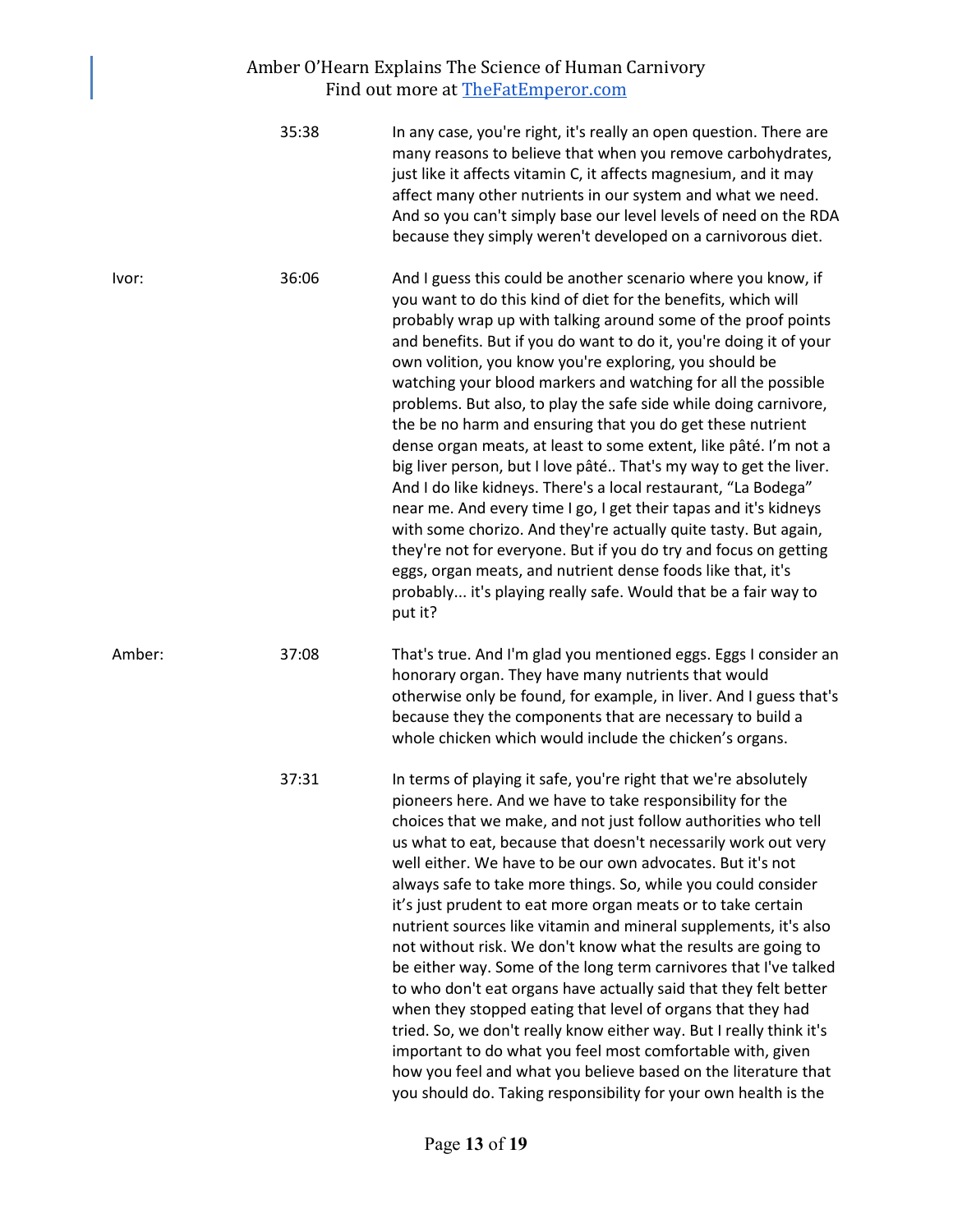best thing that you can do even if you're making mistakes and learning along the way. I

| Ivor:  | 38:49 | I couldn't agree more, Amber. You know, everyone has to be<br>their own explorer, especially when pursuing optimal health or<br>dealing with a pernicious kind of health problem or<br>autoimmunity issue. You really got to take big steps in many<br>cases to try and get to the root of what's going on. And hence<br>we, I guess we see Jordan Peterson and Mikhaila's example of<br>quite extraordinary dramatic improvements. But again, other<br>people may not see that, you know? It's a very individual case.                                                                                                                                                                                                                                                                        |
|--------|-------|------------------------------------------------------------------------------------------------------------------------------------------------------------------------------------------------------------------------------------------------------------------------------------------------------------------------------------------------------------------------------------------------------------------------------------------------------------------------------------------------------------------------------------------------------------------------------------------------------------------------------------------------------------------------------------------------------------------------------------------------------------------------------------------------|
|        | 39:20 | The proof points then that brings us nicely to, we know about<br>the famous cases, but maybe some of the anecdotes and I know<br>I was at a conference where you went through a series of<br>anecdotes from people in your network. Very interesting kind of<br>knife edge changes to improved health related to this switch.                                                                                                                                                                                                                                                                                                                                                                                                                                                                  |
| Amber: | 39:43 | Yes. That study that I did, it was a small survey and the<br>population that I was trying to get was people who had<br>specifically been on a ketogenic diet for some time. And then<br>compare that to a carnivorous diet and what kinds of<br>differences that they were seeing between those two<br>specifically. And the reason I did that was to try to figure out<br>which things were happening not just because of the low carb<br>aspect. And the improvements that were most reported were<br>things "Yes" on autoimmune conditions. So things like asthma,<br>arthritis, psoriasis, Crohn's disease, other things that had to do<br>with digestion that are not necessarily autoimmune, such as<br>bloating and gas and discomfort that went away when they<br>took the plants out. |
|        | 40:36 | Skin issues were really big. Just from everything from rosacea,<br>and just acne, to more serious things like eczema, which is<br>another one of these things that nobody knows what to do<br>with, even viral skin conditions like herpes, cold sores went<br>down compared to just a low carb diet.                                                                                                                                                                                                                                                                                                                                                                                                                                                                                          |
|        | 41:06 | And then the other big thing was cognition and mood. Many<br>people were seeing great improvements in mood, even<br>compared to a low carb diet. I know that many people get<br>improvement in mood and cognition on a low carb diet, so<br>we're talking about even further improvement on top of that.<br>And personally, the reason that I've been on a carnivore diet for<br>so long is the the total remission of a psychiatric condition that                                                                                                                                                                                                                                                                                                                                            |

a ketogenic diet itself didn't address.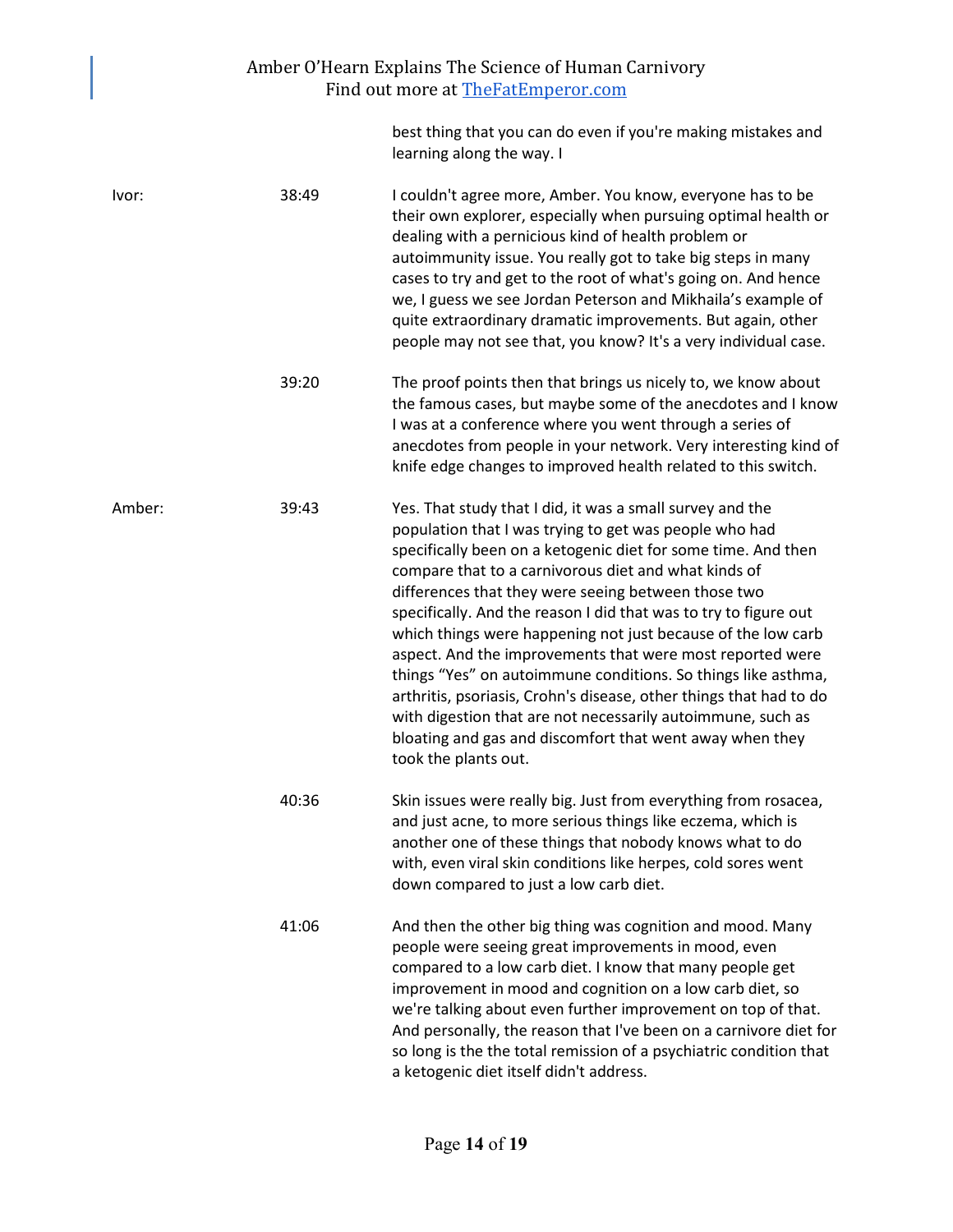| Ivor:  | 41:40 | I'm glad you mentioned that one, Amber, because that is one<br>that's quite connected as you say to a low carb regime. Very<br>connected to Quito and intermittent fasting. And I think<br>possibly this transition over the beta hydroxybutyrate and the<br>effects neurologically. But then this point that the elimination<br>nature of carnivore may bring you that extra step for the most<br>sensitive people who are being affected by certain plant world<br>foods. Now, that dramatic kind of result that you can get, would<br>it be, or for some people, would they look at maybe<br>reintroducing plant foods, because I've heard mixed messages<br>on whether reintroduction can be really successful.                                                                                   |
|--------|-------|-------------------------------------------------------------------------------------------------------------------------------------------------------------------------------------------------------------------------------------------------------------------------------------------------------------------------------------------------------------------------------------------------------------------------------------------------------------------------------------------------------------------------------------------------------------------------------------------------------------------------------------------------------------------------------------------------------------------------------------------------------------------------------------------------------|
| Amber: | 42:28 | Reintroduction is a great question. For me, the risks of<br>reintroduction have, in some ways outweighed the appeal of<br>trying to get a specific type of food back. So I haven't done a lot<br>of experiments personally, I'm trying to reintroduce foods that I<br>had previously. However, I don't see any harm in doing it. I<br>don't see any reason to eat a more restrictive diet than you<br>actually need to. Because we want to maximize pleasure in all<br>ways, right? So if you really love brussels sprouts and you think<br>that your life would be better including them, then by all means<br>you should find out if those particular foods are going to be<br>compatible with the extra health benefit that you may have<br>gotten from eliminating all plants in the first place. |
|        | 43:22 | So, I am in favor of reintroduction in terms of something that<br>you want to pursue and find out the specifics of what may be<br>causing your symptoms. But on the other hand, because I know<br>so much about the nutrients sufficiency of a meat diet, and also,<br>it's surprisingly easy to get used to living without the<br>vegetables. I know before I started it, I thought, "How could I<br>even do that? It sounds so boring." But it's surprisingly satiating<br>and satisfying. Both.                                                                                                                                                                                                                                                                                                    |
|        | 44:02 | So I think that it's an individual choice whether to try<br>reintroducing or not. I think it's safe either way, ad it's<br>something that you have to do based on what your higher<br>values are and how much pleasure you think you're going to<br>get. In the end, I'm actually most driven by a kind of utilitarian<br>argument that says that feeling good is the highest value. And<br>so if reintroducing something gives you more pleasure than it<br>gives pain, then it's worth doing.                                                                                                                                                                                                                                                                                                       |
| Ivor:  | 44:33 | I'll go along with that, Amber. The only other little note perhaps<br>for people is that reintroducing a potentially problematic food,<br>it may be several days or even a week or two, before reaction<br>becomes apparent. So it's not like you can introduce various                                                                                                                                                                                                                                                                                                                                                                                                                                                                                                                               |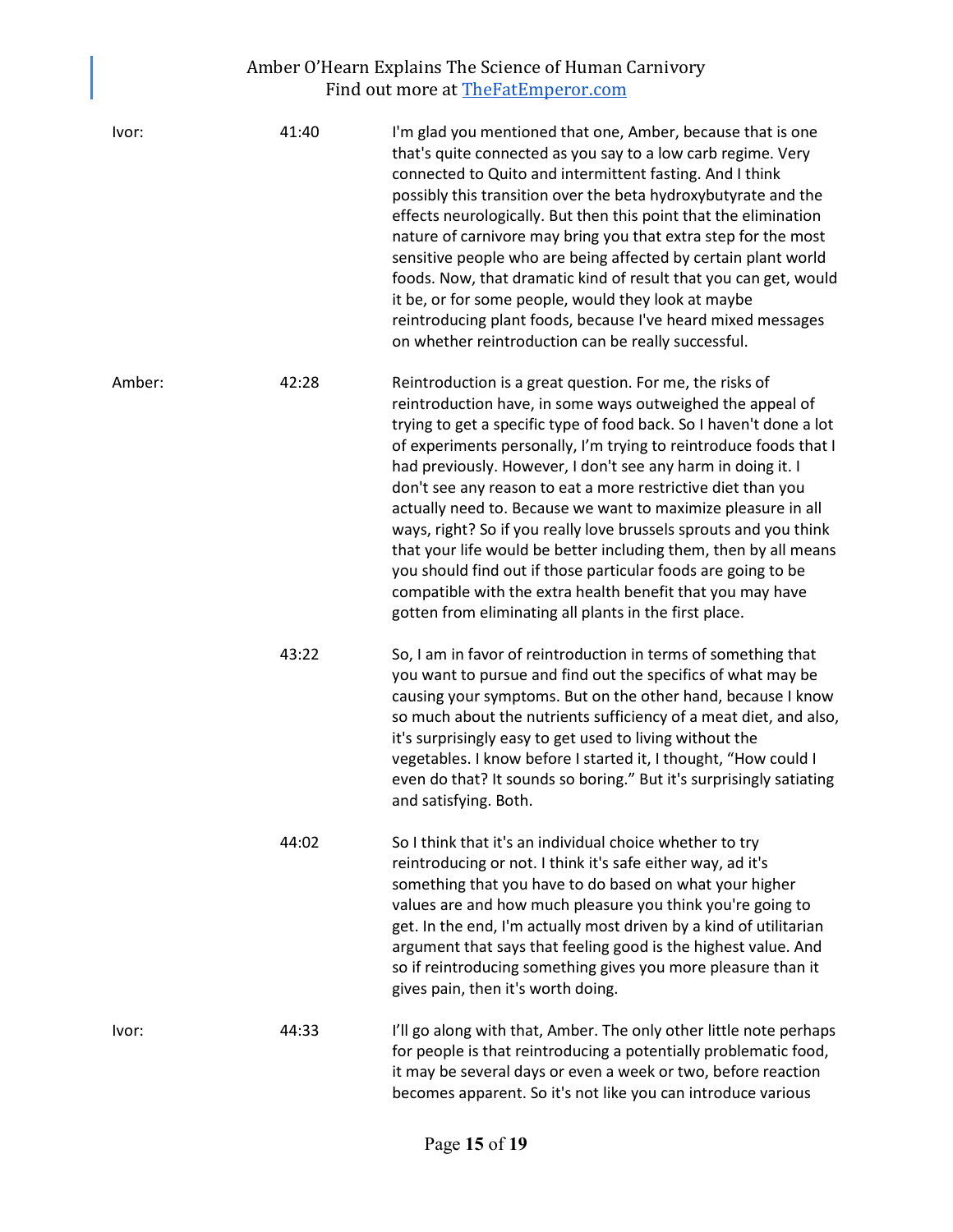| Amber O'Hearn Explains The Science of Human Carnivory<br>Find out more at The Fat Emperor.com |       |                                                                                                                                                                                                                                                                                                                                                                                                                                                                                                                                                                                                                                                                                                                                                                                                                                                                                                                                                                                                |  |  |
|-----------------------------------------------------------------------------------------------|-------|------------------------------------------------------------------------------------------------------------------------------------------------------------------------------------------------------------------------------------------------------------------------------------------------------------------------------------------------------------------------------------------------------------------------------------------------------------------------------------------------------------------------------------------------------------------------------------------------------------------------------------------------------------------------------------------------------------------------------------------------------------------------------------------------------------------------------------------------------------------------------------------------------------------------------------------------------------------------------------------------|--|--|
|                                                                                               |       | foods every day, and then see your reaction and reverse one<br>step. You could end up very confused very quickly unless you<br>reintroduce one at a time and give plenty of time for a<br>response.                                                                                                                                                                                                                                                                                                                                                                                                                                                                                                                                                                                                                                                                                                                                                                                            |  |  |
| Amber:                                                                                        | 45:01 | That's a really good point. With some symptoms in some<br>people, it will be immediately apparent. But you're right. I for<br>example, have had reactions to supplements that I tried after<br>carnivore. And it took over a week before I realized that that<br>supplement was causing problems.                                                                                                                                                                                                                                                                                                                                                                                                                                                                                                                                                                                                                                                                                              |  |  |
| Ivor:                                                                                         | 45:22 | Gundry occurs to me again now, yet another caveat. So, I have<br>an interest in ApoE4. You had a good conversation, a public<br>conversation with Steven Gundry, MD a few years ago at some<br>conference. I wasn't there but I saw it on video. But the E4<br>sensitivities, they seem to be particularly towards cheese. But<br>also there's the sense that E4s with metabolic damage who may<br>become diabetic through the modern foods - and now they<br>have metabolic damage - there may be some sensitivities<br>around animal fat and/or protein and particularly, it seems,<br>cheeses perhaps being the biggest offenders. And maybe<br>people who have, say a high calcification score and a lot of<br>damage, given that they're the most at risk, maybe they should<br>tread very carefully and watch their blood markers of<br>inflammation and other things if going to a more focused, shall<br>we say diet like this? What do you think?                                     |  |  |
| Amber:                                                                                        | 46:25 | I actually disagree with Gundry quite completely on that specific<br>point. What I was talking to him about then was that, he hadn't<br>separated animal fat in particular from, as you said, the dairy<br>fats; so butter and cheeses. On the one hand, we're not sure if<br>that sensitivity comes from animal fat in general or just from<br>the dairy fat. But then, if you look at what the specifics are of<br>the problem that he was looking at, that sensitivity was a high<br>LDL. So if the only consequence that you're getting as an ApoE4<br>is more propensity to high LDL from animal fat, then that raises<br>the question of whether high LDL is itself problematic. And if<br>you don't as I don't believe that high LDL is a independent risk<br>factor for heart disease, then it becomes a totally moot<br>question. If you do think that a high LDL is going to be a problem<br>as an ApoE4 then you're in a bit of a quandary, I think, and may<br>have to reconsider. |  |  |
| Ivor:                                                                                         | 47:48 | Yeah, the LDL question keeps coming up. I often wonder when<br>it'll fade away a little. But LDL is highly dependent. So having a<br>high particle number may indicate a tendency towards a higher                                                                                                                                                                                                                                                                                                                                                                                                                                                                                                                                                                                                                                                                                                                                                                                             |  |  |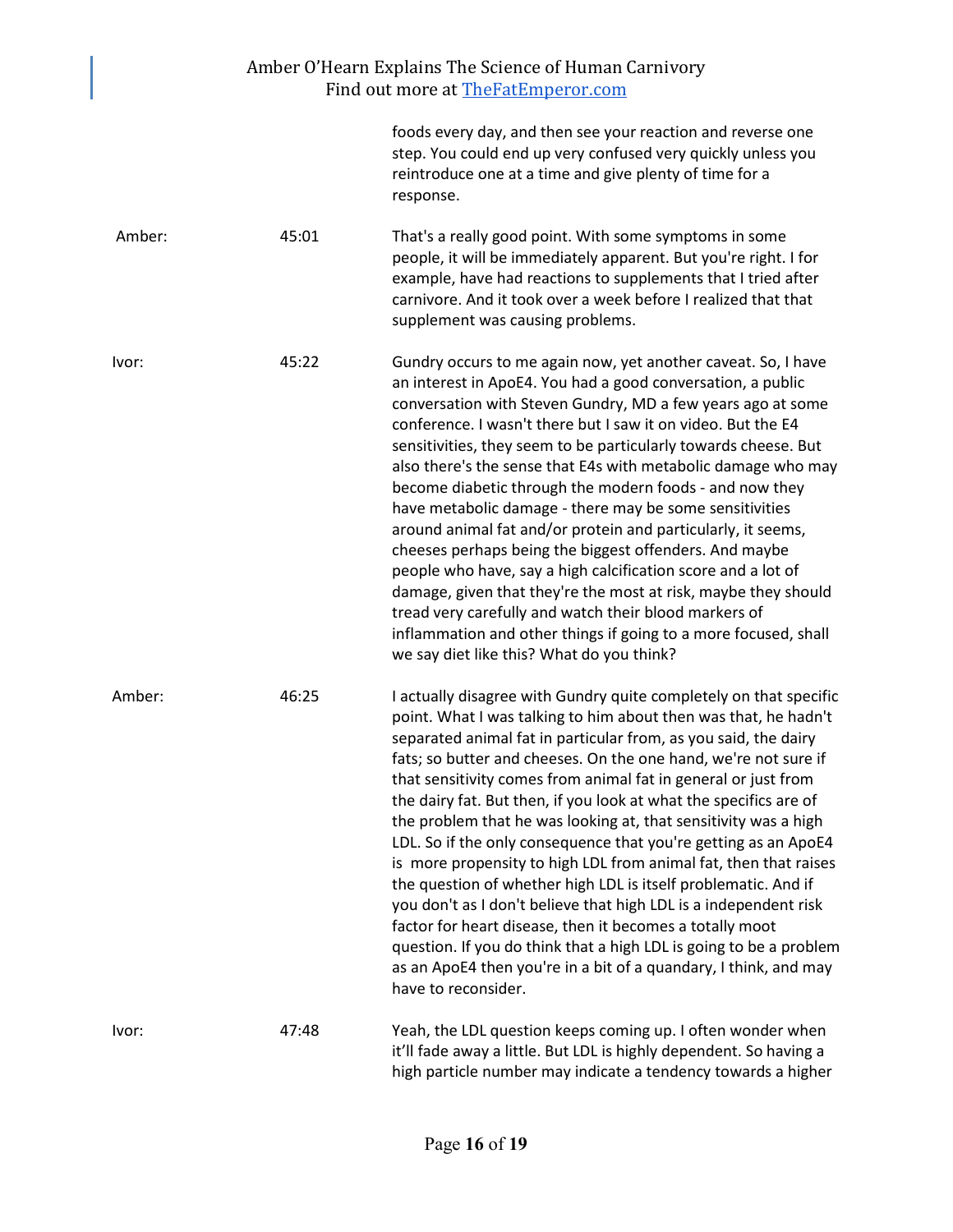#### Amber O'Hearn Explains The Science of Human Carnivory Find out more at [TheFatEmperor.com](https://thefatemperor.com/)

risk, but hugely dependent on many other factors. So it's very far from an independent factor, in my mind. That's one thing.

- 48:12 In defense of Gundry, though, I will say that I met with the ApoE4 Group in San Diego around 18 months ago, and they clarified something for me, I think he may have shifted his focus. And they told me with absolute assurance that Gundry no longer focuses so much on high LDL or high LDL particle count. And it appears - I don't want to misdirect on him - but it appears he has focused very much more on to small dense LDL and a range of inflammatory markers and maybe LIPO-IR from the advanced panel. So I'd have to say, well, that's good, because the LIPO-IR, (Insulin Resistance) and the inflammatory markers, various ones, and the small dense LDL even, are more dependable metrics or measures of something perhaps being awry, certainly than the high LDL. So at least there's that.
- 49:09 I'm hoping to get actually on the podcast, so I'll keep at it. I'd love to talk about the whole thing, you know, long format, and tease it all out. Because my own son is a double E4, who obviously has massive risk for Alzheimer's and everything else. And myself and my wife are both E4s and I haven't even tested the other four children. So we got a lot of E4 going on.
- Amber: 49:31 Right. And I would definitely find those markers much more persuasive as potentially indicating problems. So then what I would really, really like to find out is whether saturated fat can be decoupled in his data from the dairy fat because dairy can have other issues like being more insulinogenic or there could be maybe just fewer adaptations, since dairy is a much newer food for humans than meat would be. So, if you can get to the bottom of that I'd be all ears.

Ivor: 50:10 I can but try, Amber. I'll snag him somewhere along the line for sure. And yet dairy, dairy has many kind of question marks around it. I think many people can have dairy and that's fine. There's the casein A1 versus casein A2 question. There's also if you're not losing weight and you're attempting to, dairy may not be a great idea to have a lot off. I've seen that myself. And then we come to this question as well, is dairy a large part of the potentially for sensitivity? And maybe less so meats and fats? And even then there's the protein. I mean, is it excessive animal protein that might connect? Or is it the actual saturated fat classic thing? But we'll come back to E4 again.

> 50:55 So, I think we'll probably want to keep this this pretty tight and at least give people the knowledge around carnivore, dispel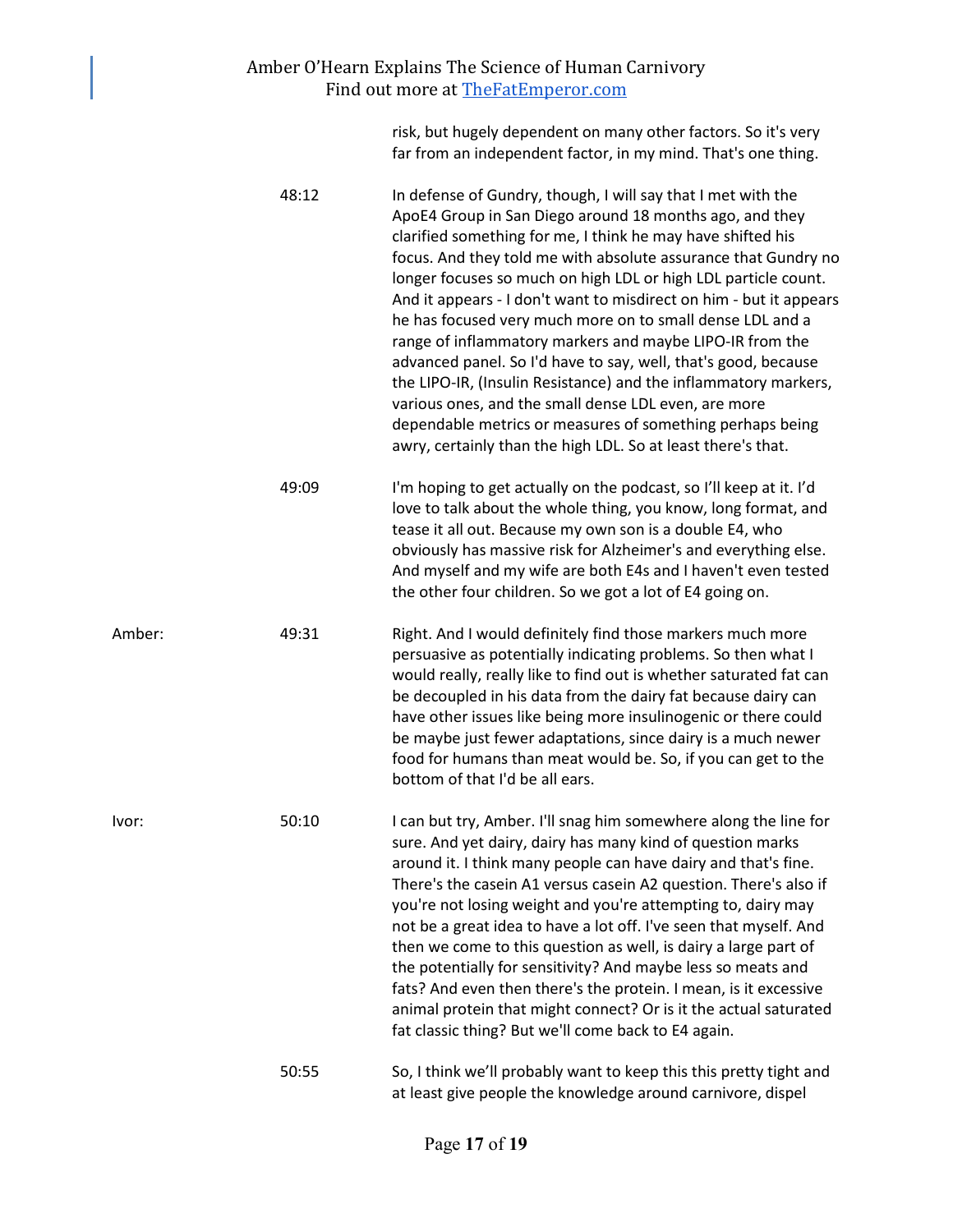| Amber O'Hearn Explains The Science of Human Carnivory<br>Find out more at TheFatEmperor.com |       |                                                                                                                                                                                                                                                                                                                                                                                                                                                                                                                                                                                                                                                                                                                                                                                                                                                                                                                                                                                                                                                                                                                                                                                                                                                                                                                                                                                                                                                                                                                                                                                                                                                                                                                                                                       |  |  |
|---------------------------------------------------------------------------------------------|-------|-----------------------------------------------------------------------------------------------------------------------------------------------------------------------------------------------------------------------------------------------------------------------------------------------------------------------------------------------------------------------------------------------------------------------------------------------------------------------------------------------------------------------------------------------------------------------------------------------------------------------------------------------------------------------------------------------------------------------------------------------------------------------------------------------------------------------------------------------------------------------------------------------------------------------------------------------------------------------------------------------------------------------------------------------------------------------------------------------------------------------------------------------------------------------------------------------------------------------------------------------------------------------------------------------------------------------------------------------------------------------------------------------------------------------------------------------------------------------------------------------------------------------------------------------------------------------------------------------------------------------------------------------------------------------------------------------------------------------------------------------------------------------|--|--|
|                                                                                             |       | some of the myths which I think is has been done most<br>excellently in this conversation. We'll direct to your excellent,<br>large document, giving all of this and more. And are there any<br>last things you'd say about carnivore generally as an advocate<br>for carnivore?                                                                                                                                                                                                                                                                                                                                                                                                                                                                                                                                                                                                                                                                                                                                                                                                                                                                                                                                                                                                                                                                                                                                                                                                                                                                                                                                                                                                                                                                                      |  |  |
| Amber:                                                                                      | 51:20 | Well, I think that the carnivore diet is safe to try and can be very<br>helpful for certain people. I don't think it's necessary for<br>everyone. But because that kind of risk to benefit analysis<br>shows so much potential benefit (it's so little risk) it's worth<br>giving an experiment to especially if you're not seeing all the<br>results that you would hope to on a merely ketogenic diet.                                                                                                                                                                                                                                                                                                                                                                                                                                                                                                                                                                                                                                                                                                                                                                                                                                                                                                                                                                                                                                                                                                                                                                                                                                                                                                                                                              |  |  |
| Ivor:                                                                                       | 51:50 | Great summary. And I do tend to say to people pretty much<br>when they ask about it, I'm not so much advocating it, and we<br>need more data. And that's why pioneers like yourself, Dr.<br>Shaun Baker, and all the other people out there are actually<br>building the data. Even if a lot of it's anecdotal, the research as<br>to what is in the published databases is all going to get dragged<br>out whatever is there for us to all see which is fantastic. But I<br>tend to say to people, "Look, if you have a very persistent, very<br>serious issue that all your dietary attempts and other<br>interventions have failed to resolve, especially if it relates to an<br>autoimmune type phenomenon," I say the same thing. You<br>know, "maybe try that for a while as the ultimate elimination<br>diet." Because given we evolved via animal foods, which the<br>Paleo anthropologists as we say, there's no real question<br>around that. They're probably you never really ever hear of<br>meat raised as to causing a problem with autoimmunity or<br>anything else. You literally don't even hear it from the anti -<br>meat people. So it can be a very good thing to go to the<br>ultimate elimination diet, take out everything that might cause<br>a problem completely. And you're left with meat, fish, eggs,<br>right? And then see if you improve over the following few<br>weeks without ultimate elimination diet, and then start making<br>your decisions long term as to what you'll add back in, but at<br>least give yourself a chance to find the baseline with everything<br>potentially problematic removed. Get your baseline, and then<br>use your judgment, and research to - to carefully plot your own<br>curve from there on. |  |  |
| Amber:                                                                                      | 53:35 | Very well said.                                                                                                                                                                                                                                                                                                                                                                                                                                                                                                                                                                                                                                                                                                                                                                                                                                                                                                                                                                                                                                                                                                                                                                                                                                                                                                                                                                                                                                                                                                                                                                                                                                                                                                                                                       |  |  |
| Ivor:                                                                                       | 53:38 | And just before we go though, there's one more thing. Is<br>Siobhan still in the background? The Lipid Maestro Siobhan?                                                                                                                                                                                                                                                                                                                                                                                                                                                                                                                                                                                                                                                                                                                                                                                                                                                                                                                                                                                                                                                                                                                                                                                                                                                                                                                                                                                                                                                                                                                                                                                                                                               |  |  |